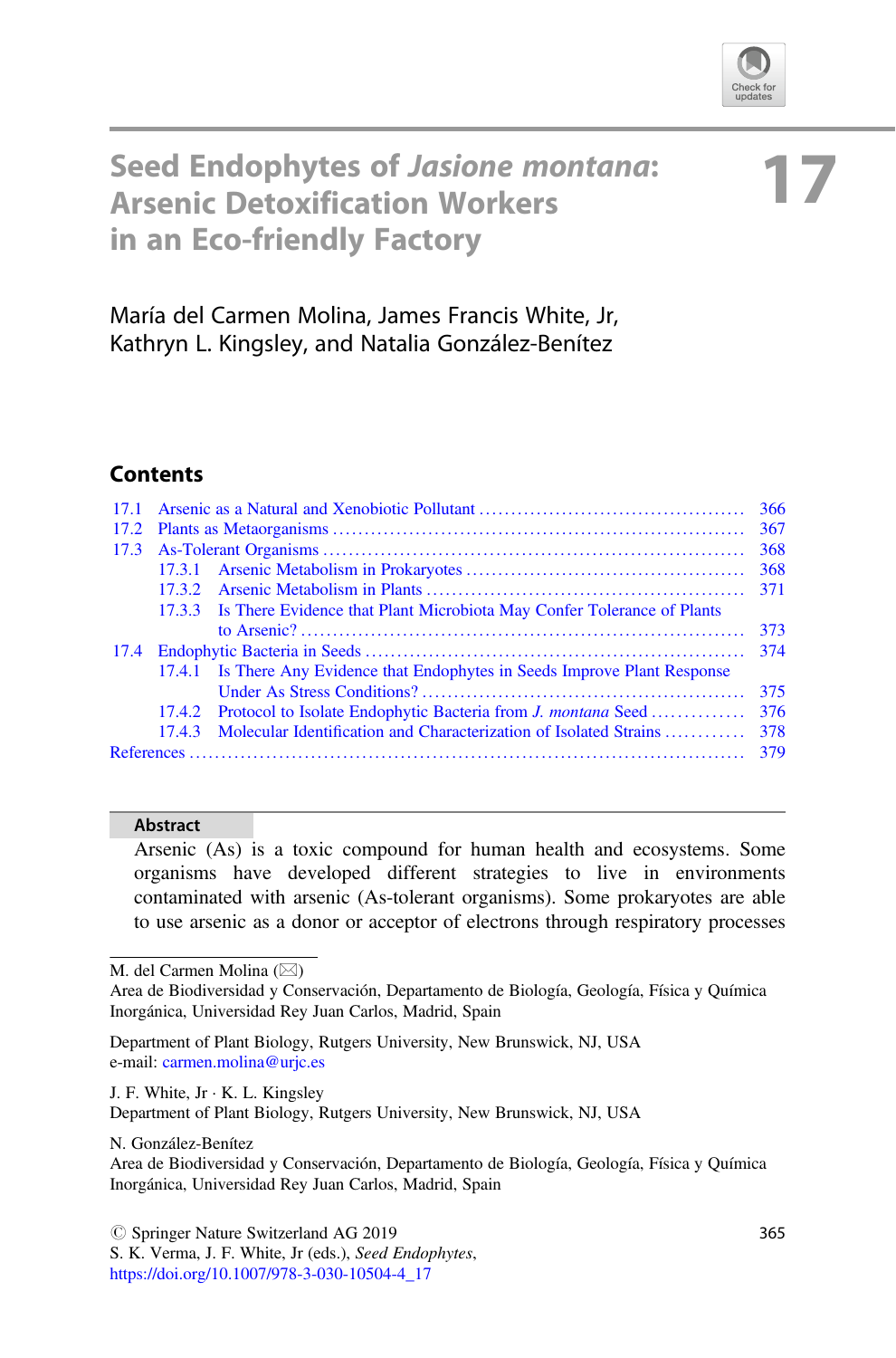(arsenic oxidizer and reducer bacteria). Certain plants can accumulate it in their tissues (accumulative plants) or imply their uptake and favor their exclusion (exclusion plants). Some fungi and bacteria are able to metabolize organic forms less toxic and volatile it. These mechanisms allow plants, prokaryotes and fungi to develop in environments with high concentrations of As. It is known that microbiota (especially rhizosphere and endosphere) can help plants to survive under arsenic stress conditions. However, little is known about the contribution of seed endophytes in the germination capacity and early development of seedling plants under As conditions. This chapter shows a brief review on the role of endophytic bacteria in the adaptation of plants to As stress conditions. Endophytic bacteria from seeds, obtained from plants that grow in As-contaminated soils, have showed that many of them promote the growth of the plant, have antifungal activity, and are AsV reducer bacteria, with the ability to metabolize arsenic to organic forms. We suggest that they have an important role in germination and early development when the seeds fall into an As-contaminated environment.

#### Keywords

Endophyte · Arsenic stress · Seed · Plant growth promoting bacteria · Metaorganism

## <span id="page-1-0"></span>17.1 Arsenic as a Natural and Xenobiotic Pollutant

Arsenic (As) is a toxic and carcinogenic metalloid, which is widely distributed in the earth's crust (Farooq et al. [2016\)](#page-15-0), and contamination by it is caused by natural geological or anthropogenic sources. The anthropogenic sources are very diverse from coal burning, mining, and industrial metal smelting to production of pesticides or fertilizers, wood preservatives, and cotton desiccants (Mukhopadhyay et al. [2002;](#page-17-0) Ratnaike [2003](#page-18-0)). However, natural sources are also important, for example, in aquifers microbial reactions such as oxidizing arsenite or respiring arsenate can mobilize arsenic from solid to aqueous phase (Oremland and Stolz [2003\)](#page-17-1). The presence of arsenic in diverse substrates and the persistence of life, even at high concentrations of As, support the hypothesis that arsenic resistance developed early in the evolution of life (Gihring et al. [2003\)](#page-15-1), and as a consequence nearly all organisms possess arsenic detoxification mechanisms (Rosen [2002](#page-18-1)).

Arsenic exists in the  $-3$ , 0,  $+3$ , and  $+5$  valence oxidation states. These molecules are interconvertible depending on the redox status of the environment, and they are highly toxic when found in inorganic soluble forms such as AsIII and AsV. They can be easily incorporated into living organisms and can be accumulated and/or biotransformed (arsenic organic). The As incorporation into plants increases bioavailability levels (Tsai et al. [2009](#page-19-0)); as a result, As can enter the food chain and pose health risk to humans. Around 60 million people in the world suffer from arsenic toxicity, especially in Asia (Ogra [2009](#page-17-2); Byrne and Kappler [2017](#page-15-2)). Therefore, the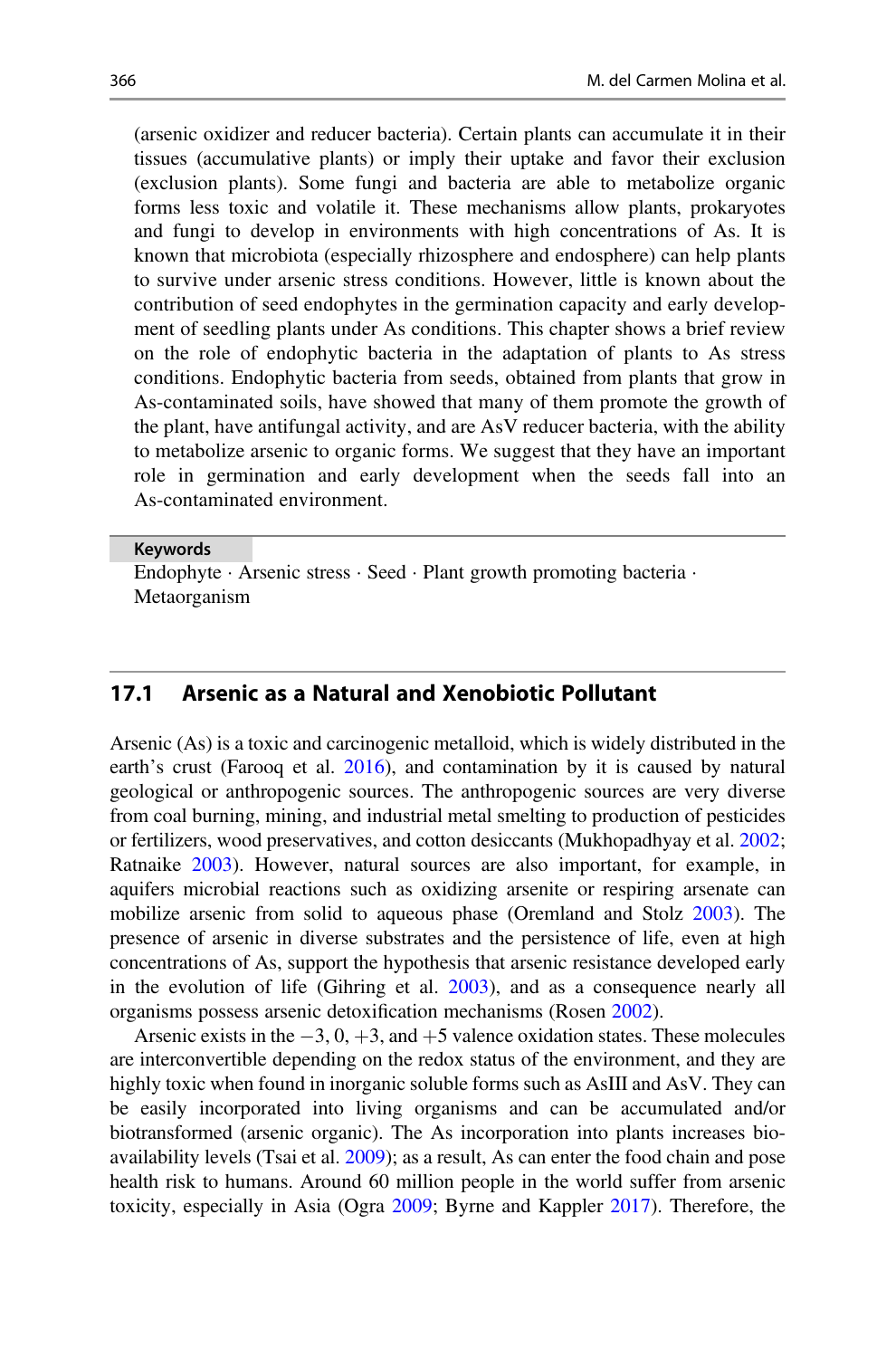study of detoxification processes and how to prevent As entering the food chain is a global priority both from the human health and ecological points of view.

## <span id="page-2-0"></span>17.2 Plants as Metaorganisms

Plants can be considered complex multi-genomic organisms (metaorganisms) formed by the plant itself, its microbiome, and the set of interspecific interactions that are established (Fig. [17.1](#page-2-1); Bosch and McFall-Ngai [2011;](#page-15-3) Thijs et al. [2016\)](#page-18-2). The microbiome in turn is complex, made up of the rhizosphere (microorganisms associated with the root and soil), the endosphere (endophytic organisms), and the phyllosphere (organisms that live on the surface of the aerial parts). Next-generation DNA sequencing has shown that each of these fractions can be comprised of certain microorganisms (Akinsanya et al. [2015\)](#page-14-1) and has fundamental roles in the physiology of the plant (Compant et al. [2005;](#page-15-4) Kembel et al. [2014;](#page-16-0) Hardoim et al. [2015](#page-16-1)).

Plants offer carbon sources, nutrients, and an eco-niche for the development of microorganisms (prokaryotes and fungi). Some microorganisms are pathogens, but others collaborate and promote the growth of the host plant. Plant growth-promoting bacteria (PGPB) compete for space and nutrients against phytopathogen organisms, produce hydrolytic enzymes, inhibit pathogen-produced enzymes or toxins, and induce plant defense mechanisms (Cherian et al. [2012\)](#page-15-5). PGPB also are able to produce antibiotics and antimicrobial volatile organic compounds against fungi and bacterial phytopathogens (Sheoran et al. [2015](#page-18-3); Verma et al. [2017](#page-19-1); White et al. [2018a](#page-19-2)) and under stress situations (Mallik et al. [2012](#page-17-3)). Endophytic bacteria are able to synthesize auxins (IAA) that at low concentrations favor growth, induce plant defense systems, and function as a cell-cell signaling molecule. Also, some of them

<span id="page-2-1"></span>

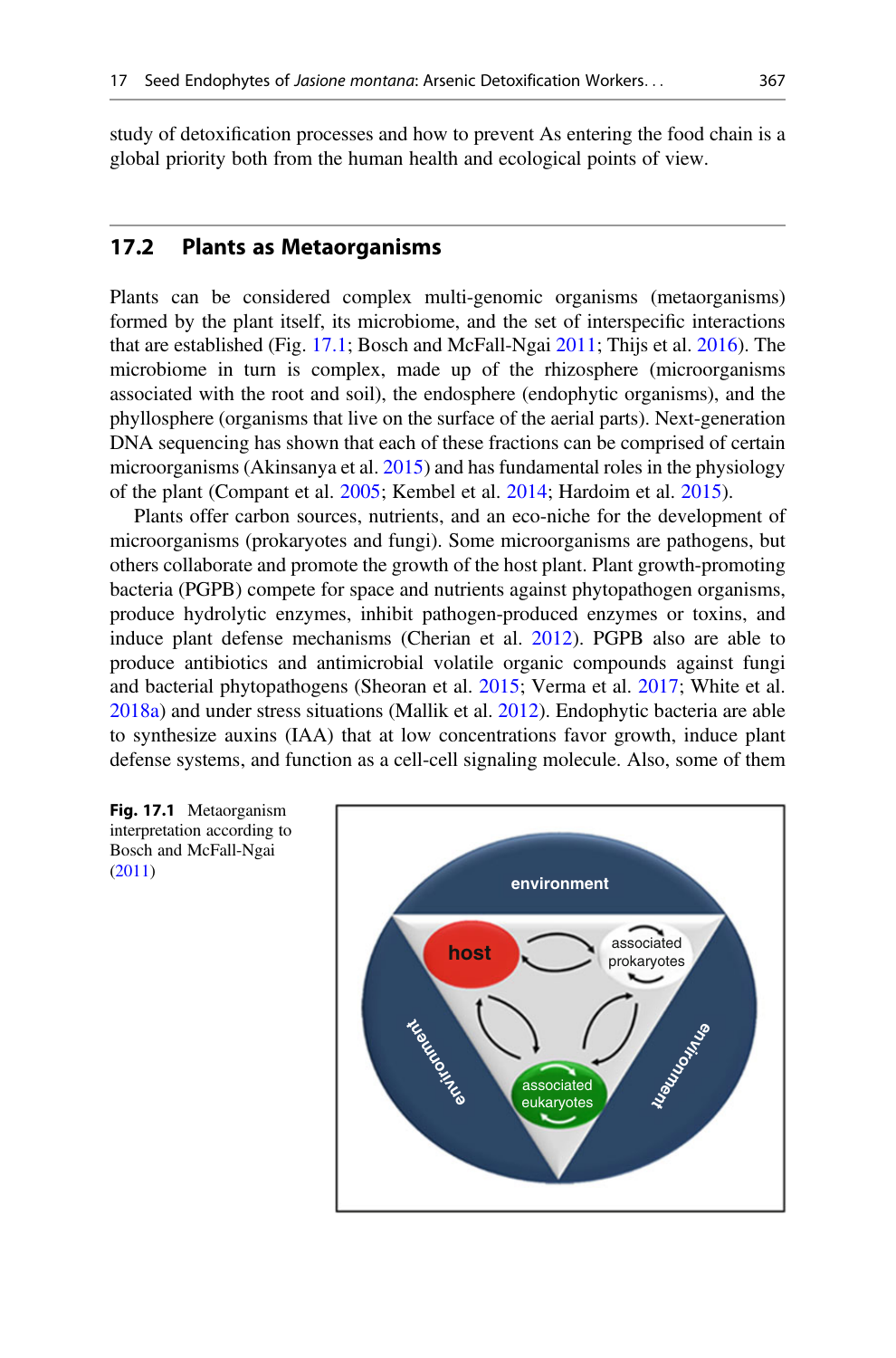can solubilize precipitated phosphorus helping with phosphorus mobilization and uptake by plants (Ma et al. [2016\)](#page-16-2). The functional group of nitrogen-fixing endophytic bacteria can increase nitrogen fixation rate and assimilable nitrogen accumulation in plants in the long term for nitrogen-poor ecosystems. Another important function that endophytic PGPB may offer is the iron availability to plant roots through the production of chelating agents (e.g., siderophores) under Fe-limiting conditions (Han et al. [2017\)](#page-16-3). It has been widely described (Rajkumar et al. [2009](#page-18-4); Sun et al. [2018](#page-18-5)) how the microbiota, especially that of the rhizosphere, is involved in acclimation of plants to soils contaminated with heavy metals. In plants, stress conditions induce ethylene production, which causes the inhibition of root elongation, lateral root growth, and root hair formation (Ma et al. [2016\)](#page-16-2). But, some endophytic bacteria activate defense mechanisms against this oxidative stress (White and Torres [2010;](#page-19-3) Torres et al. [2012;](#page-19-4) Lata et al. [2018](#page-16-4); Abbas et al. [2018\)](#page-14-2), such as [1-aminocyclopropane-1-carboxylate](https://www.sciencedirect.com/topics/biochemistry-genetics-and-molecular-biology/1-aminocyclopropane-1-carboxylic-acid) (ACC) [deaminase](https://www.sciencedirect.com/topics/biochemistry-genetics-and-molecular-biology/deamination) production, which hydrolyze ACC, an ethylene precursor. It has also recently been described that during this process ammonia is released and can be up taken by microbes as a nitrogen source (Ma et al. [2016\)](#page-16-2).

In addition to mutualist and pathogenic plant-prokaryote interactions, it has been recently reported that through the rhizophagy cycle, plants may obtain nutrients through oxidative degradation of microbes within roots (White et al. [2018b](#page-19-5)). Bacteria obtain nutrients in a free-living soil phase, and then, nutrients are extracted from bacteria by oxidation in an intracellular endophytic phase. The recruitment of helper microorganisms (or the nutrients derived from rhizophagy) could be an adaptive advantage in situations of stress such as phytopathogens, nutrient limitation, hydric or oxidative stress, etc. The present chapter focuses on the plant-metaorganism response under arsenic stress conditions. Although the role of fungi in the metaorganism is important, in this chapter we will focus primarily on plant-prokaryotes interactions.

#### <span id="page-3-1"></span><span id="page-3-0"></span>17.3 As-Tolerant Organisms

#### 17.3.1 Arsenic Metabolism in Prokaryotes

Arsenite (AsIII) can be transformed by microbes to less toxic inorganic forms such as arsenate (AsV) by chemical or biological oxidation (Cha et al. [2015\)](#page-15-6). Chemical oxidation is slow and expensive and generates secondary contamination (Tsai et al. [2009\)](#page-19-0), whereas microbial metabolism of arsenic through bioreactors seems to be an efficient  $(>\!\!95\%)$  and is an environmentally friendly technique to remove this metalloid from water (Dastidar and Wang [2009](#page-15-7)).

Several mechanisms are involved to reduce arsenic toxicity in bacteria (Fig. [17.2](#page-4-0)):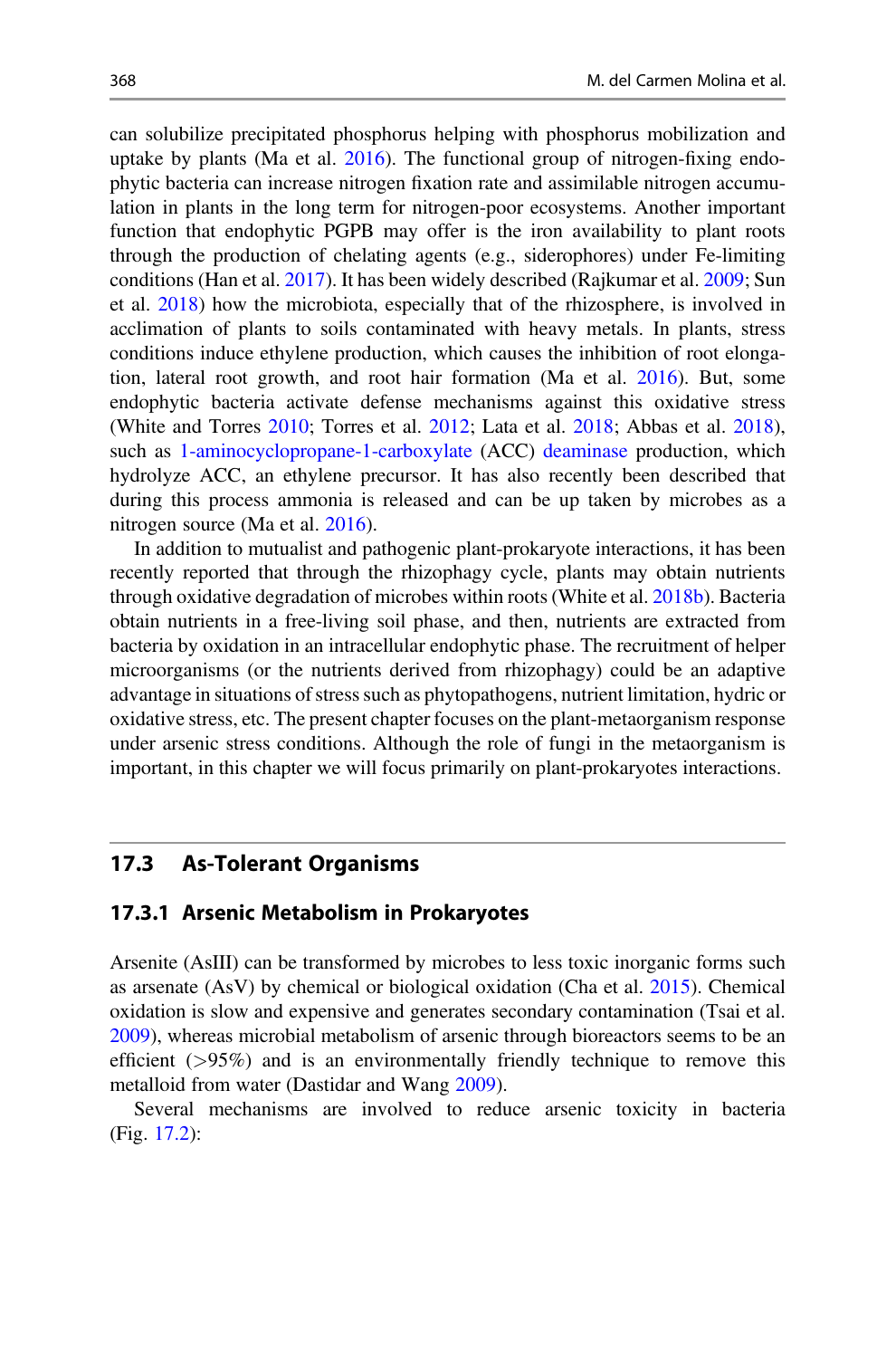<span id="page-4-0"></span>

Fig. 17.2 Possible detoxification and elimination processes in endophytic prokaryotes and plants. The brown arrows show some of the processes described in prokaryotes and the blue arrows, those described for plants. The red arrows represent processes that have been described in some plants although it is unknown that bionts are involved. 1. Arsenate and arsenite enter the cell through phosphate (Pi) transporters and aquaglyceroporins, respectively. 2. Reduction of AsV to AsIII using ARSA (plant) and ARSC (prokaryotes). 3 Phytochelatins produced by phytochelatin synthases (PCS). 4. As-Thiol\_PC transport into vacuoles. 5. Methyltransferase (ARSM) involves in sequential methylation. 6. Volatile compounds release (TMA). 7. Transcriptional regulator ARSR involve in AsIII detoxification by complexation. 8. Cellular respiration using arsenate reductase membrane (ARR). 9. Arsenite used as electron donor by arsenite membrane oxidases (AOX/ASO). 10.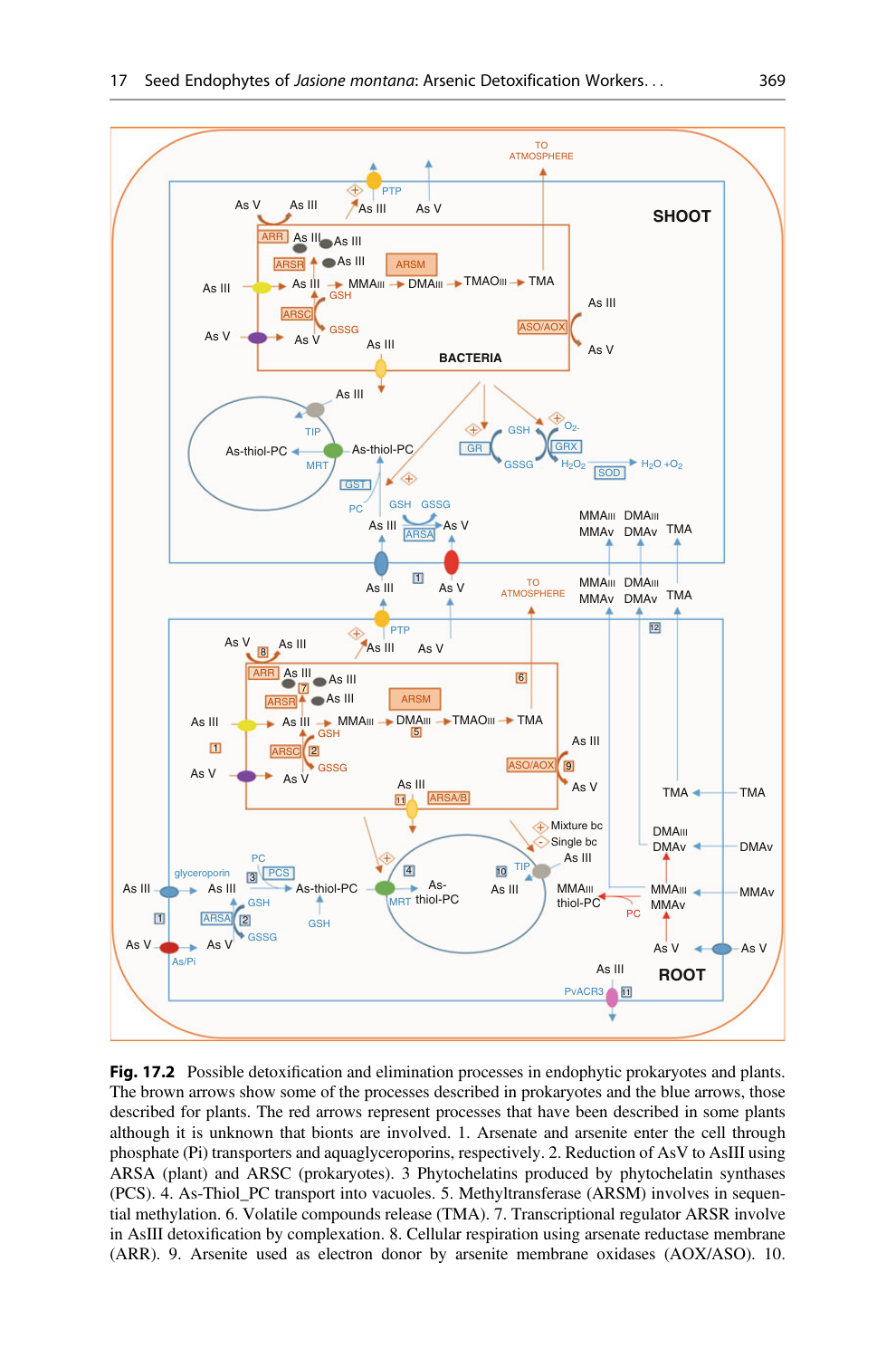- The use of arsenite AsIII as electron donor using arsenite membrane oxidases coded by *aso* or *aox* genes (Silver and Phung [2005](#page-18-6)), returning to the medium arsenate AsV.
- The capacity to respire AsV using membrane arsenate reductase (like arr gen; Silver and Phung [2005](#page-18-6)) giving back AsIII (Hamamura et al. [2014](#page-16-5)).
- Metabolism pathways under control of operons, such as arsRDABC, where arsenate and arsenite enter the cell through phosphate (Pi) transporters and aquaglyceroporins, respectively. ArsC encodes a reductase that reduces AsV to AsIII using glutathione (GSH) as reductant, and ArsR is a regulatory protein acting as a repressor on the arsRDABC operon, when arsenic is not present. ArsA is an ATPase that binds to ArsB and converts the AsIII carrier protein into a primary ATP-driven AsIII extrusion pump, and ArsD exhibits weak AsIIIresponsive transcriptional repressor activity (Tripathi et al. [2007](#page-19-6)).
- Some prokaryotic cells can volatilize AsIII regulated by RM operon (Oin et al. [2006](#page-18-7)). ArsM gene encodes methyltransferase which carries out the sequential methylation yield mono- (MMA), di- (DMA), and trimethylarsenic (TMA) acid (Bentley and Chasteen [2002\)](#page-14-3), and then trimethylarsine oxide (TMAO) is finally reduced to the volatile trimethylarsine (TMA) (Qin et al. [2006\)](#page-18-7). Although biotransformation in organic arsenic seemed to reduce toxicity (Ratnaike [2003;](#page-18-0) Mitra et al. [2017](#page-17-4)), some organic molecules such as MMA could be considered more cytotoxic than AsIII for humans, and it could, also, be an important factor inducing straight head in rice (Mass et al. [2001](#page-17-5); Mishra et al. [2017](#page-17-6)). This apparent contradiction may have biological significance if one considers that the formation of more toxic intermediaries is a transitory stage toward the formation of volatile compounds, which are easily eliminated by facilitated diffusion.
- It seems that AsIII can be detoxified by complexation or chelation with Cys-rich peptides (Páez-Espino et al. [2009\)](#page-17-7).
- Other less frequent genes involved in metabolism of arsenic have been previously described (Chen et al. [2015\)](#page-15-8) such as arsH, an organ arsenical oxidase that detoxifies trivalent methylated MAsIII and aromatic arsenicals by oxidation to the less toxic pentavalent species MAsV.
- Recently, Nadar et al. [\(2016](#page-17-8)) and Pawitwar et al. ([2017\)](#page-17-9) identified a bacterial gene arsI responsible for aerobic demethylation of methylarsenite (MAsIII) to inorganic form AsIII.

Fig. 17.2 (continued) Transport of free AsIII to the vacuole for its storage. 11. AsIII expulsion by a membrane transporter in prokaryotes (ARSA/B) and plants (AvACR3). 12. Transport of As-methylated molecules from the root to the shoot. Microbial consortium could switch on/of  $(+/-)$  modulating different detoxification mechanisms differentially in roots and shoots. These approaches trade off accumulation in roots or mobilization toward shoots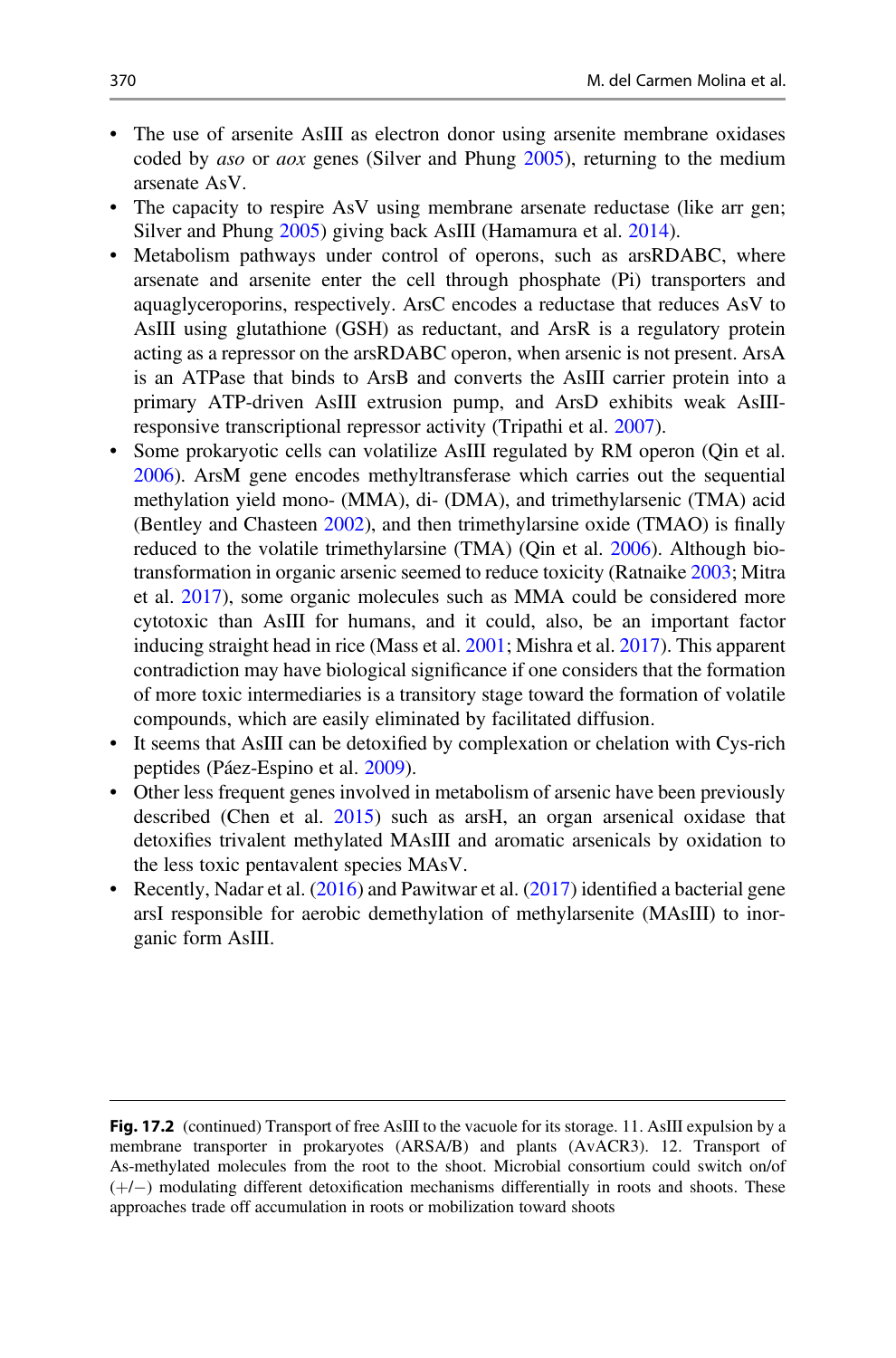<span id="page-6-1"></span>

Fig. 17.3 Arsenic toxicity in plants: morphological (reduction in leaf number, chlorosis, leaf senescence, and defoliation), physiological (reduction in shoot and root growth, restricted stomatal conductance and nutrient uptake, chlorophyll degradation, limited biomass, and yield production), and biochemical (overproduction of ROS, leading to carbohydrate, protein, and DNA damage) responses. Reproduced from Abbas et al. [\(2018](#page-14-2))

#### <span id="page-6-0"></span>17.3.2 Arsenic Metabolism in Plants

Arsenic is responsible for some important changes in plants (Fig. [17.3](#page-6-1)): morphological (reduction in leaf numbers, chlorosis, leaf necrosis, senescence, and defoliation), physiological (restricted stomatal conductance and nutrient uptake, chlorophyll degradation, and limited biomass), and biochemical (overproduction of reactive oxygen species, ROS). ROS are quite dangerous for plant metabolism and can cause un-repairable damage to important macromolecules, including lipids, proteins, carbohydrate, and DNA. It has been noticed that the generation of ROS in plants is linked to the conversion of As(V) to As(III), and this increases ROS-mediated damage (Abbas et al. [2018](#page-14-2)). However, arsenic concentration in plants seems to be modulated by abiotic factors such as availability and concentration of various mineral nutrients (iron, phosphorus, sulfur, and silicon) in soil solution, soil oxidation/reduction status, or interchange between organic and inorganic As compounds (Bakhat et al. [2017](#page-14-4)). Despite arsenic toxicity, some tolerant plants can accumulate and translocate into their tissues high concentrations of arsenic (accumulating or hyper-accumulating) or prevent their entry (excluder plants).

From a metabolic point of view, plants detoxify AsV and AsIII using mechanisms that are like those discovered in microbes and others exclusive of eukaryotes (Abbas et al. [2018](#page-14-2)). There are several tolerance mechanisms (Fig. [17.2](#page-4-0)):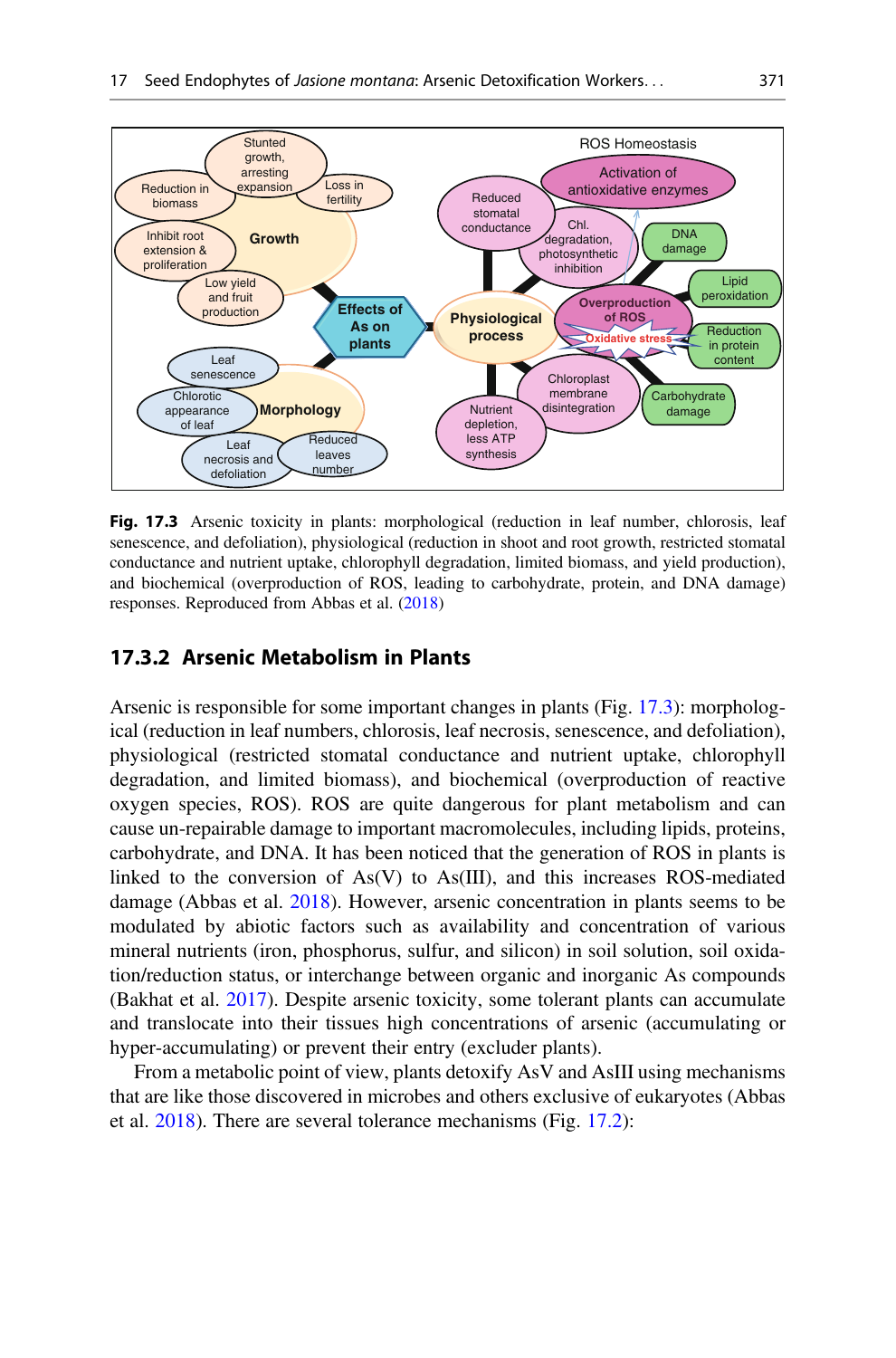- Plants (and bacteria) take up arsenate AsV and arsenite AsIII through phosphate transporters and aquaglyceroporins, respectively (Asher and Reay [1979](#page-14-5); Meharg and Jardine [2003;](#page-17-10) Han et al. [2017\)](#page-16-3).
- Synthesis of GSH to produce phytochelatins (polymers of GSH, PCn) to bind AsIII (Srivastava [2016\)](#page-18-8), which is obtained from AsV reduction by arsenate reductase (ARSA) using GSH (Ellis et al.  $2006$ ) or  $H_2O_2$  as reducers (Abbas et al. [2018\)](#page-14-2).
- AsV, AsIII, and PCn-AsIII could be translocated, from root to shoot and vice versa through the xylem and apoplast. Two critical aquaporins Lsi1 (influx transporter) and Lsi2 (efflux transporter) for AsIII uptake and As transport from epidermis to root xylem have been recently described (Chen et al. [2017a,](#page-15-10) [b\)](#page-15-11).
- PCn-AsIII to form a variety of complexes (Raab et al. [2005\)](#page-18-9). These complexes can be sequestered in the vacuole by transporters (Mukherjee et al. [2018\)](#page-17-11). Mishra et al. [\(2017](#page-17-6)) showed that As-thiol complexation restricts the As translocation to shoots.
- Inorganic AsIII is accumulated in high amounts in vacuoles (hyper-accumulating species). This suggests that the majority of As stored is not complexed and that plants might have vacuolar AsIII transporters, possibly with similarities to bacterial AsIII extrusion pumps. AsIII transporters such as PvACR3 have been shown to be responsible for AsIII efflux into vacuoles for sequestration and to external environment efflux (Chen et al. [2013](#page-15-12); Indriolo et al. [2010\)](#page-16-6).
- It is common in excluder plants to restrict the influx of As inside the cell by constitutive suppression of high-affinity phosphate/AsV transport (Bleeker et al. [2003](#page-14-6)) or activating As efflux (Mosa et al. [2012](#page-17-12)).
- Different molecules such as proline (by reducing As uptake, enhancing pigment concentration), nitric oxide (causing vacuole sequestration, decreasing chlorosis), salicylic acid (reducing As uptake by regulation of transporters, limiting As translocation to shoots, maintaining redox balance), etc. modulate As-induced toxicities in plants (Abbas et al. [2018\)](#page-14-2).

Arsenic is predominantly found as inorganic species in most terrestrial plants with organic forms being rare. Zhao et al. ([2010](#page-19-7)) and Mishra et al. [\(2017](#page-17-6)) noted that most of the methylated arsenic detected in plants (MMA and DMA) comes from their direct absorption from the soil, since these arsenic species are frequently used in pesticides (Fig. [17.2](#page-4-0)). Studies suggest that uptake of the methylated As species by roots takes place through the aquaporin (Li et al. [2009;](#page-16-7) Zhao et al. [2010\)](#page-19-7). Zhao et al. [\(2006](#page-19-8)) and Geiszinger et al. [\(2002](#page-15-13)) describe some exceptions where moso bamboo and Trifolium pratense are capable of methylation of the inorganic forms. However, these results do not mean that this conversion is carried out by the enzymatic machinery of the plants, keeping the door open to the possible intervention of the microbiome for this task.

In marine organisms, most arsenic appears in organic forms like arsenobetaine and arsenosugars, which are nontoxic. These molecules are not common in terrestrial plants (Li et al. [2003\)](#page-16-8), and in this case, it seems that prokaryotes may be directly involved in this biotransformation (Ritchie et al. [2004](#page-18-10)).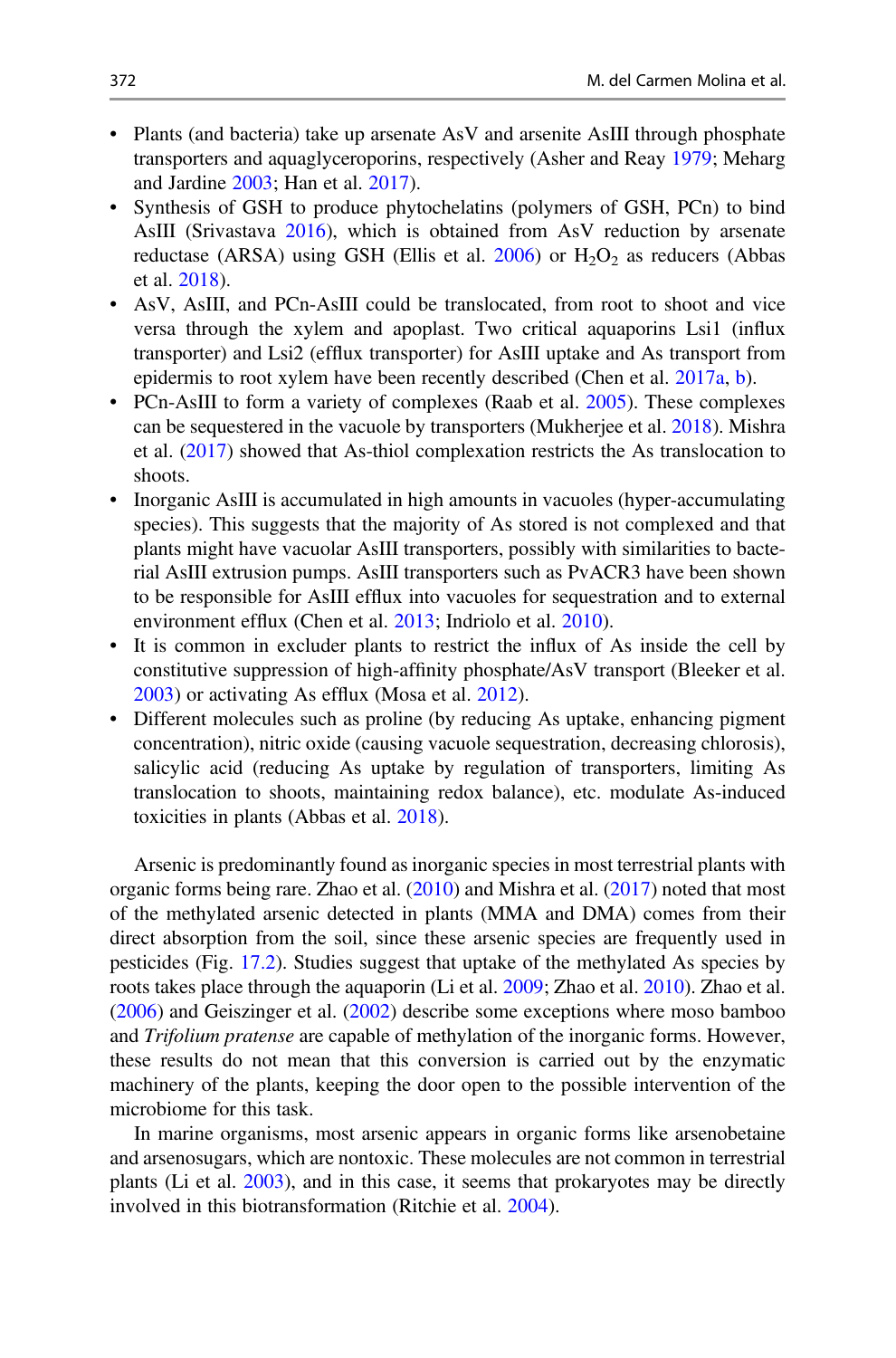## <span id="page-8-0"></span>17.3.3 Is There Evidence that Plant Microbiota May Confer Tolerance of Plants to Arsenic?

As-resistant endophytic bacteria (AEB) have effective mechanisms for detoxification of As, not only for themselves, but potentially also for organisms associated with them (Páez-Espino et al. [2009](#page-17-7)). For that reason, when plants grow in contaminated soil, they naturally recruit endophytes with the necessary contaminant-degrading genes (Siciliano et al. [2001](#page-18-11)) and with a potential use for phytoremediation (Titah et al. [2011](#page-19-9)). Therefore, it is expected that the microbiome that accompanies As-tolerant plants will have genes involved in their elimination and detoxification. Rathinasabapathi et al. [\(2006](#page-18-12)) described, for the first time, the phyllosphere importance as a potential habitat for arsenic-resistant microorganisms, identifying an arsenic-resistant epiphytic bacterium (genetically related to Variovorax paradoxus). Therefore, rhizosphere will be a potential microbial source (Azospirillum brasilense) for speciation, bioavailability, and plant uptake of As (Lyubun et al. [2006](#page-16-9)). Recently, As-resistant rhizobacteria have been successfully used in the elimination of arsenic from soil by inoculating in plants (Lampis et al. [2015\)](#page-16-10). In summary, rhizosphereand/or metalloid-contaminated soils are a good reservoir of bacteria to be inoculated in plants and conferring them better development and acclimatization under stress conditions (Franchi et al. [2016](#page-15-14), Lyubun et al. [2006](#page-16-9)).

While rhizobacteria associated with As-tolerant plants have been well reported (Zecchin et al. [2017;](#page-19-10) Mallick et al. [2018](#page-16-11)), information about endophytes was less known. The first characterizations and identifications of endophytic bacteria isolated from As-tolerant plants have shown that many of them behave like PGPB and are AEB with ability of both AsV reduction and AsIII oxidation (Xu et al. [2016;](#page-19-11) Zhu et al. [2014;](#page-19-12) Tiwari et al. [2016](#page-19-13); Selvankumar et al. [2017](#page-18-13)), while others are exclusively As-reducers or As-oxidizers (Zhu et al. [2014;](#page-19-12) Han et al. [2016\)](#page-16-12).

Indigenous As-resistant bacteria have been used in bioaugmentation experiments and re-inoculated increasing As and P uptake and growth and increasing the capacity to accumulate As in fronds (Han et al. [2016](#page-16-12)); activating detoxification mechanisms through phytochelatin complexation (Mesa et al. [2017\)](#page-17-13); increasing siderophore and IAA production; enhancing arsenic accumulation in leaves, phosphorus assimilation, and photosynthetic performance; and regulating the formation of PCs and the storage in vacuoles of both As-thiol-PC complexes and As (III) free (Mukherjee et al. [2018\)](#page-17-11). In this way, AsIII accumulates in the vacuoles of the root and would not (or in lesser amounts) reach the shoots. Besides this, microbial consortia could activate antioxidant defense mechanisms in the shoot and root (Mukherjee et al. [2018;](#page-17-11) Fig. [17.2](#page-4-0)). Therefore, bacterial consortium or single bacterium from As-resistant plants could be potentially useful for inoculation in nonresistant plants (Ryan et al. [2008](#page-18-14); Ma et al. [2011\)](#page-16-13).

The use of engineered bacteria overexpressing As detoxification or elimination genes is also an interesting and plausible option (Ryan et al. [2008](#page-18-14)) although, as far as we know, this has not been done yet for the elimination of this contaminant. We propose, whenever possible, the use of indigenous bacteria as more appropriate than engineered bacteria, both from an economic and ecological point of view. According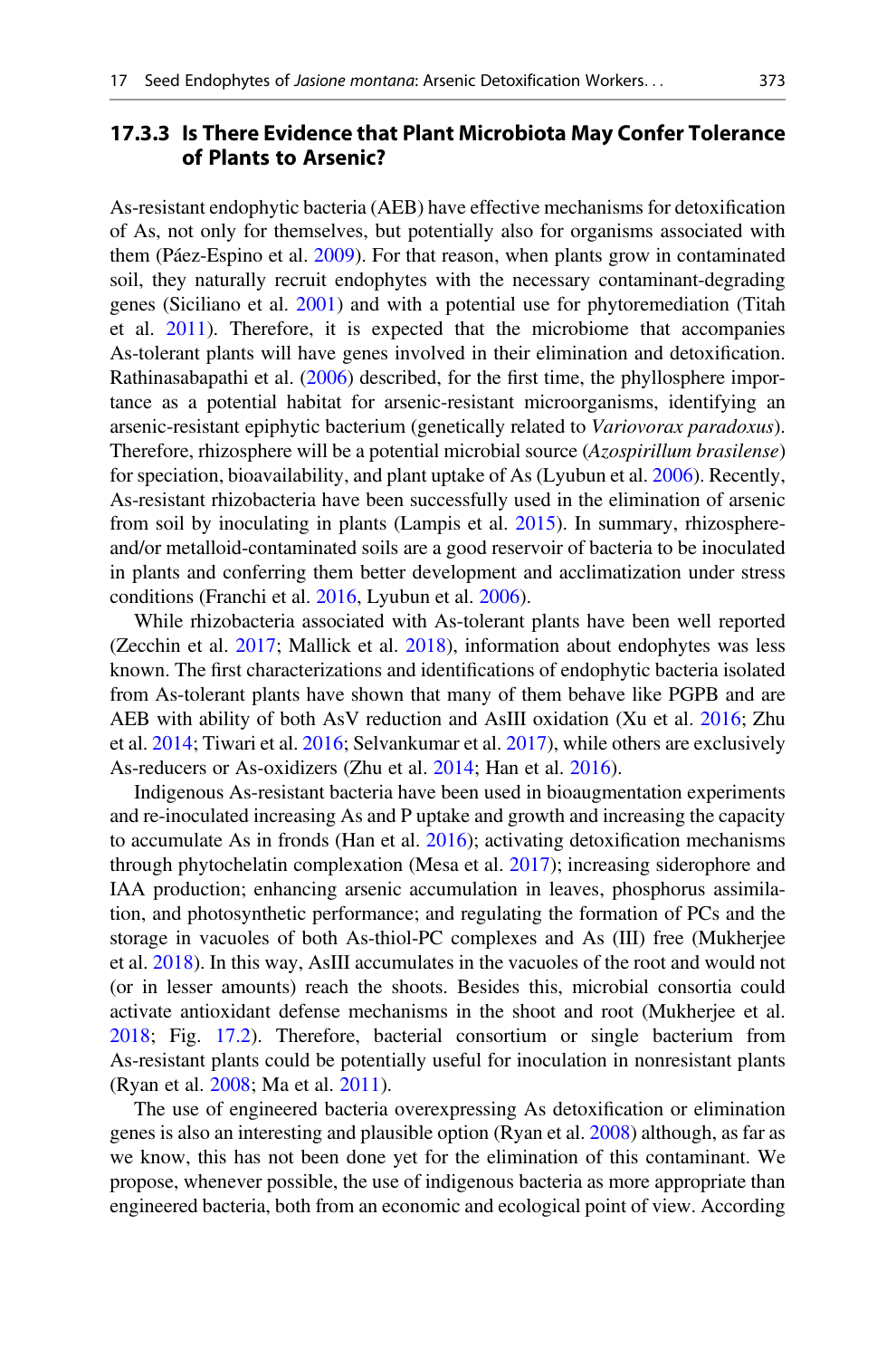to Hayat et al. ([2017\)](#page-16-14), those indigenous bacteria capable of eliminating contaminant compounds without environmental damage could be considered in biotechnology as "eco-friendly nano-factories."

#### <span id="page-9-0"></span>17.4 Endophytic Bacteria in Seeds

In the conceptual framework of "metaorganism," some authors have proposed that microbiota in seeds would have evolved by co-selection with the plant species, providing important traits for plant survival. The genes of the microbiota could complement those codified by the chromosomes of the plants, and therefore, both would determine the phenotype of the plant and microbial genomes (see Mitter et al. [2017\)](#page-17-14).

Endophytes find the way to reach into host plants through different ways: (1) colonization of root epidermis and cortex, and then, using the vascular system or apoplast, endophytes colonize shoot and leaves; (2) colonization of tissue wounds, stomata, and lenticels (Cherian et al.  $2012$ ) (these mechanisms are considered as horizontal transmission); and (3) from one generation to the next one through the seed (vertical transmission, Ferreira et al. [2008](#page-15-15)). Depending on the life strategy, endophytic bacteria can be obligate or facultative. Obligate endophytes are strictly dependent on the host plant for their growth and survival, and facultative endophytes have a stage in their life cycle in which they can exist outside their host plants (Rajkumar et al. [2009](#page-18-4)). Traditionally, it has been considered that horizontal transmission could be the main way to incorporate bacteria into the host plant. However, seeds are an important source of endophytic bacteria (Coombs and Franco [2003;](#page-15-16) Kaga et al. [2009](#page-16-15); Barret et al. [2015](#page-14-7)). From the seed, and during the process of plant germination and development, bacteria can be distributed to the root and the shoot. Some of them can be found, later, as epiphytes of the seedling plants and, even, go out to the culture medium (Kaga et al. [2009\)](#page-16-15). Many of them behave like PGP bacteria (Truyens et al. [2015;](#page-19-14) Sánchez-López et al. [2018a;](#page-18-15) White et al. [2018b\)](#page-19-5). Verma and White ([2017\)](#page-19-15) suggested that conservation and management of seedvectored endophytes could make more sustainable and productive crops. It has been recently proposed (Glassner et al. [2018](#page-15-17)) that bacteria distribution within the seed is not random, but follows a pattern based on the anatomy of the seed. The microbiome of plant seeds could provide the source of microbes for successful plant growth, before being augmented by microbes from the soil (Mitter et al. [2017](#page-17-14)). It is very interesting what previously has been suggested by Klaedtke et al. ([2015\)](#page-16-16) that ecological niche-based processes determine seed-associated microbial assemblages, that environmental factors are a key driver of these selective forces, and that microbial structure is explained by host genotype. However, dynamics of endophytic bacteria communities were influenced by plant growth stage, and microbial diversity was reduced during seedling growth (Shi et al. [2014\)](#page-18-16).

The most common genera of cultivable species from seeds belong to Pseudomonadaceae, Methylobacteriaceae, Burkholderiaceae, Bacillaceae, and Enterobacteriaceae (Ferreira et al. [2008;](#page-15-15) Liu et al. [2012](#page-16-17); Kaga et al. [2009\)](#page-16-15).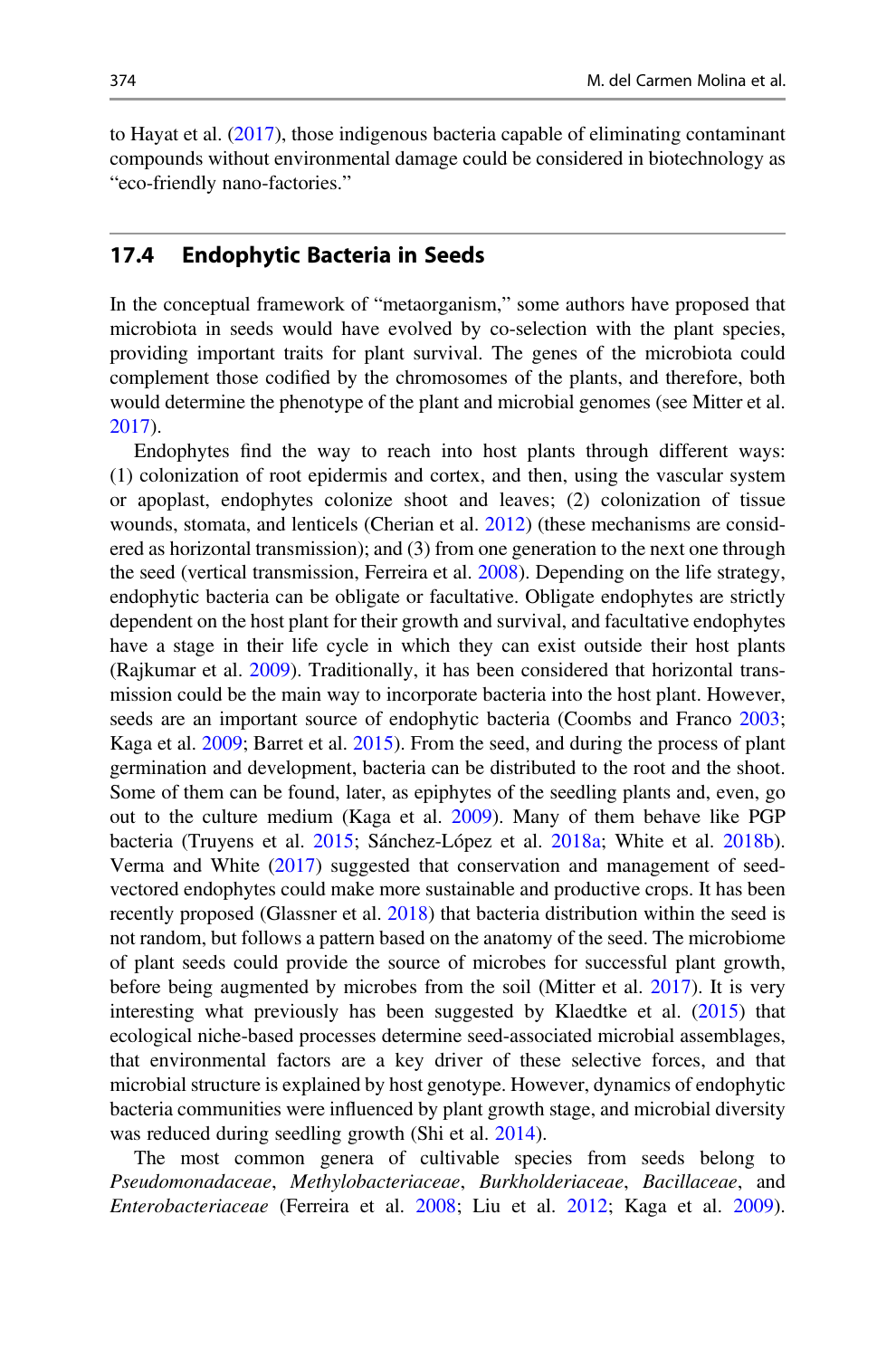However, next-generation DNA sequencing has allowed us to confirm the high richness and diversity of the seed endosphere (Shi et al. [2014](#page-18-16); Sánchez-López et al. [2018a,](#page-18-15) [b](#page-18-17)). These results seem to indicate that only a small percentage can be grown under laboratory conditions. Thus, in J. montana, only 6% of a total of 87 OTUs detected by Illumina could be cultivated (data not shown).

## <span id="page-10-0"></span>17.4.1 Is There Any Evidence that Endophytes in Seeds Improve Plant Response Under As Stress Conditions?

Little is known about the influence of seed endophytic bacteria on germination and early development of host plants under conditions of metal toxicity (Mastretta et al. [2009\)](#page-17-15). Diversity and richness of the seed endophytic community decreased with increasing number of generations under Cd stress conditions being able to identify Cd-indicator endophytic bacteria (Truyens et al. [2014](#page-19-16), [2015](#page-19-14)). Recently, it has been found that under multi-metal stresses, plants possessed similar bacterial endophytic communities across three consecutive seed generations, with few specific distinctive species of each generation and a high percentage of shared core strains (Sánchez-López et al. [2018b](#page-18-17)). In general, endophytes in seeds have positive effects on plant growth, with an increase in biomass production under conditions with and without metal stress and, also, metal accumulation such as Cd (Mastretta et al. [2009](#page-17-15)).

There is evidence that endophytic microbes from seeds improve plant response to metal stress, but it still remains hypothetical whether the seed microbiome of As-tolerant plants could metabolize and detoxify As. Thus, both partner seed microbiome and seedling plant could combine their genes involved in this process (Fig. [17.2](#page-4-0)). As a result a metaorganism would arise whose physiological characteristics would allow the success of germination and early development. The selective incorporation of microorganisms from soil, air, predators, pollinators, etc. would implement the endosphere genetic pool and, with it, increase the chances of survival.

To test whether the microbiota of the seed has the capacity to tolerate high concentrations of arsenic and if they have PGP bacteria characteristics, we selected Jasione montana L. This Mediterranean As-tolerant plant can grow in high concentrations of arsenic (García-Salgado et al. [2012](#page-15-18); Gutiérrez-Ginés et al. [2015](#page-15-19)) although the strategy of detoxification is controversial. While some authors classify it as arsenic accumulator plants (Porter and Peterson [1975;](#page-18-18) Benson et al. [1981\)](#page-14-8), others consider that it behaves as an excluder plant (García-Salgado et al. [2012\)](#page-15-18). Recent preliminary results from our research team point out that the response of plants to As stress could be genotype-specific instead of species-specific (data not shown).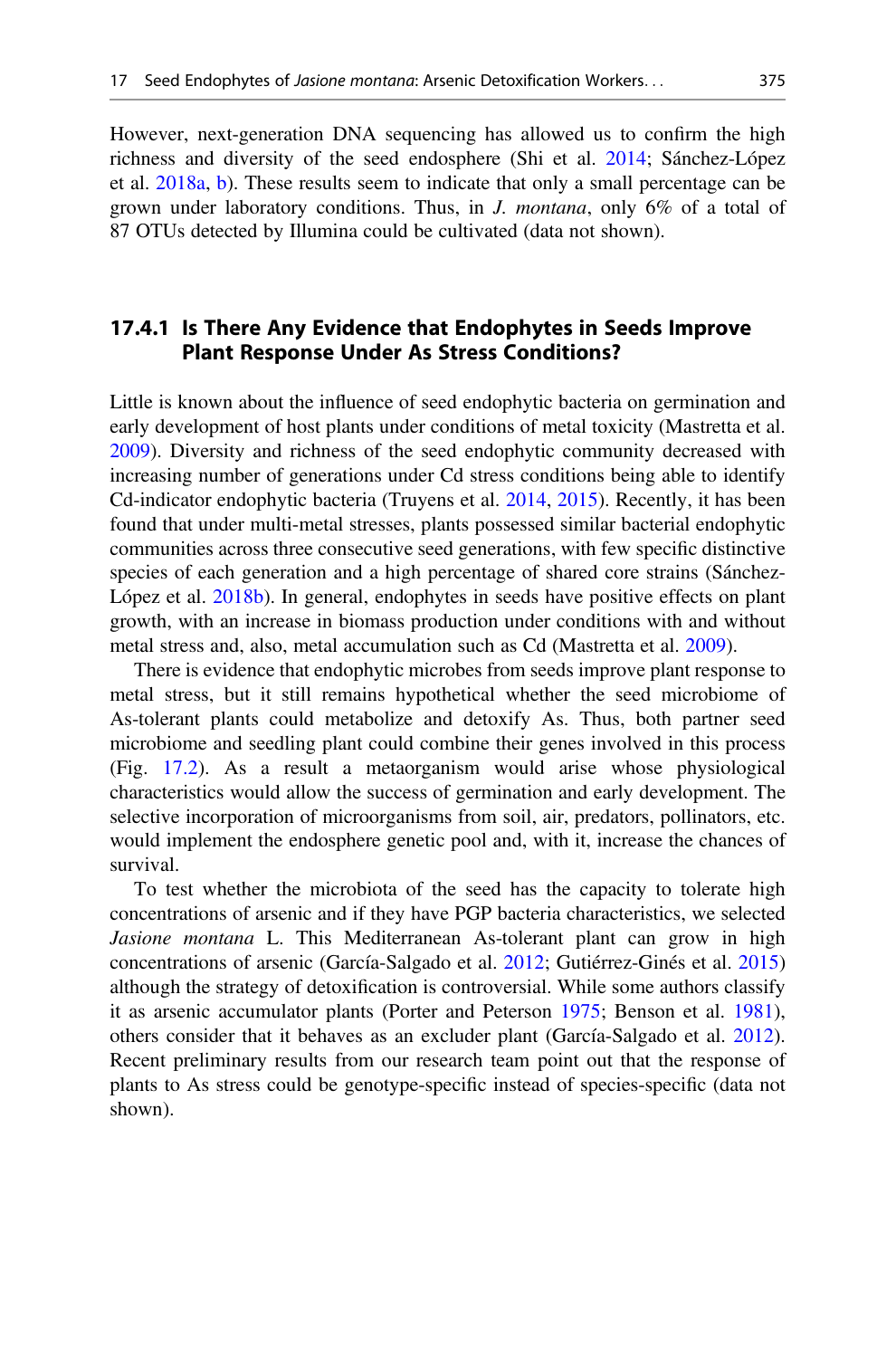<span id="page-11-1"></span>

Fig. 17.4 J. montana seeds wash in 2% sodium hypochlorite (a) or in water (b) for 5 min. Scale = 1 cm

### <span id="page-11-0"></span>17.4.2 Protocol to Isolate Endophytic Bacteria from J. montana Seed

The seed microbiome is embedded within host plant, and physical separation and isolation are often difficult tasks (Utturkar et al. [2006](#page-19-17)). Moreover, the obligatory bacterium cannot be grown out of the seeds, and many others, even if they are cultivated, have a shorter half-life than non-endophytic culturable bacteria (data not shown). According to Nejad and Johnson [\(2000](#page-17-16)) and Hallmann et al. ([2006\)](#page-16-18), we adjusted the isolation method to endophytic bacteria in seed from J. montana. The most effective and simple process for external sterilization to remove the surface microbes was washing with 2% sodium hypochlorite and incubating during 5 min in an orbital shaker. After this, three rinses were carried out in sterile water at the same conditions. To control the degree of superficial sterilization, seeds were plated in Luria-Bertani (LB) agar. After 20 days, no colonies were visualized, whereas, when the seeds were not sterilized, 11 bacteria and 9 fungi strains were isolated (Fig. [17.4\)](#page-11-1).

The ability of seeds of *J. montana* to germinate and grow varies depending on the culture medium used. When basal germination media such as 0.7% agarose were used, the germination was  $90 \pm 5.5\%$  with an average seedling length after germination of  $9.0 \pm 1.33$  mm/month. The germination percentage was similar when some specific bacteria media were used as germination medium, such as Pikovskaya (PA; Pikovskaya [1948\)](#page-17-17) or Tryptic Soy Agar (TSA10; Nejad and Johnson [2000](#page-17-16)) (Fig. [17.5a, b, d, f](#page-12-0)). When PA was used, seedlings were better developed (18  $\pm$ 0.85 mm/month, Fig. [17.5a, f\)](#page-12-0). This allows us to hypothesize that perhaps, the seeds contained bacteria with the capacity to solubilize inorganic phosphate, which could be favoring the incorporation of P and, therefore, their growth (Han et al. [2016\)](#page-16-12). When yeast extract sucrose (YES) media were selected, the rate of germination  $(70.43 \pm 10.42)$  and the growth decreased considerably (Fig. [17.5c, f\)](#page-12-0). When LB media was used, there was no germination at all (Fig. [17.5e, f\)](#page-12-0). Osmotic compounds,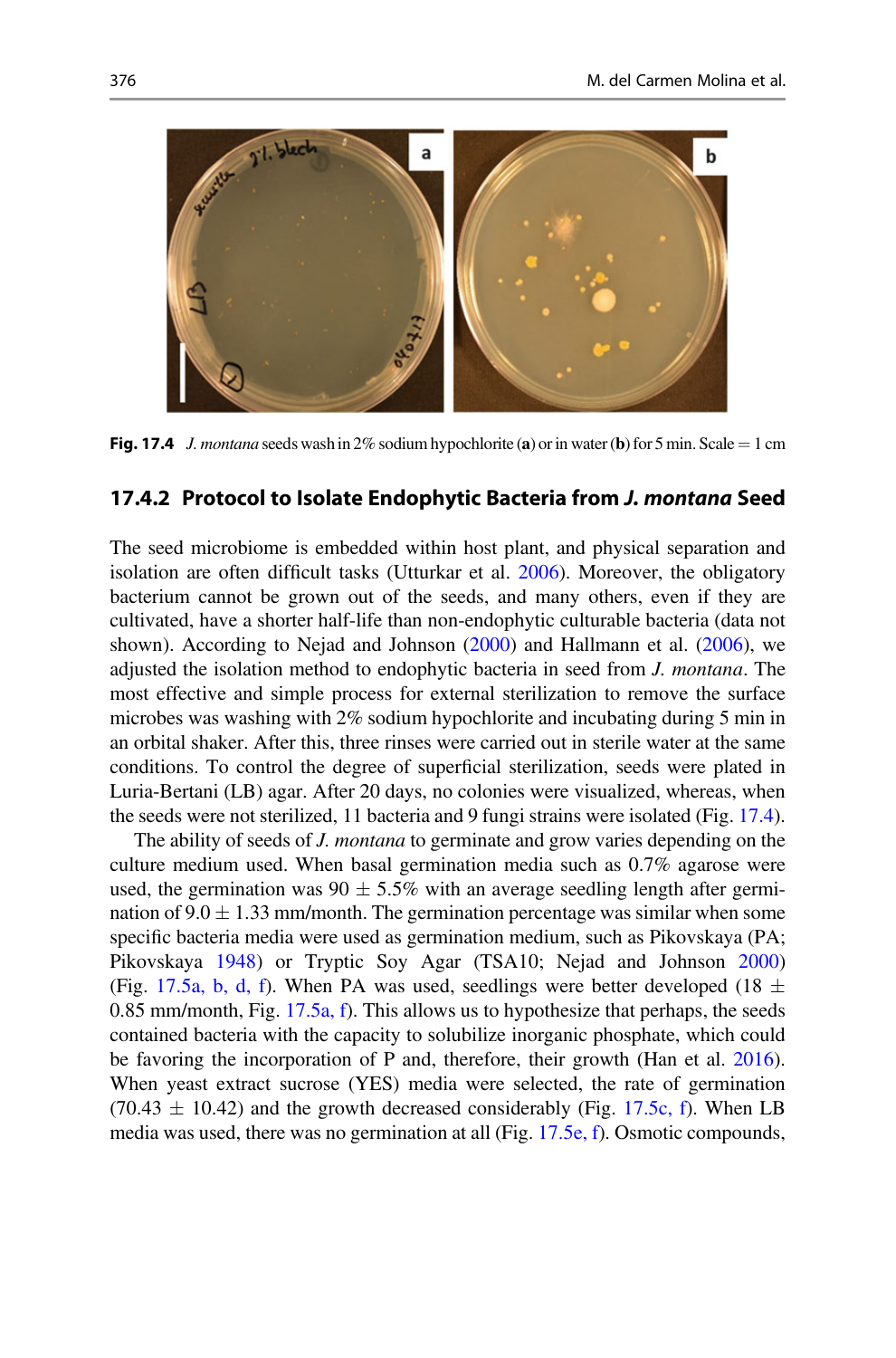<span id="page-12-0"></span>

Fig. 17.5 *J. montana* seedling plants germinated on PAM (a), TSA10 (b), YES (c), 0.7% agarose (d), and LB (e). Seeding plant length on PAM  $(f)$ 

such as sugars and mineral salts, in these media (YES, LB) can contribute to the negative water potential of the media, hindering germination of seeds and development of seedlings.

Only when seeds were germinated and bacteria were released outside, some colonies were visualized, and endophytes could be isolated. LB media was not a good medium for endophyte isolation, since the seeds did not germinate, although it was a good medium to maintain the strains after isolation. One exception was MC-13 strain, which was isolated using seedling maceration methods and maintained on Potato Dextrose Agar (PDA).

To increase the number of colonies isolated, a maceration method was used since this method increases the culturable bacteria spectrum (Hallmann et al. [2006\)](#page-16-18). We recommend to modify this method using superficially sterilized and germinated seeds in 0.7% medium agarose instead of "non-germinated seed." This modification improves the number of bacterial strains isolated. After germination, seeds are triturated with mortar and pestle under sterile conditions. It is recommended to carry out this process at low temperatures (on ice) to reduce the effects of hydrolytic enzymes as much as possible. After maceration, the triturate should be quickly diluted to reduce the concentration of toxic compounds. Hence, it was added to a glass flask with 100 ml of LB and 10 mM arsenate (w/v, final concentration). With the As treatment, we are favoring isolation of a consortium that is resistant to arsenic. Twenty-four hours later, the bacteria were isolated using the serial dilutions method and loop depletion, using a large battery of culture media.

This method is effective because many bacterial endophytes are in an intimate symbiotic mode of growth within plant cells and grinding the tissue breaks the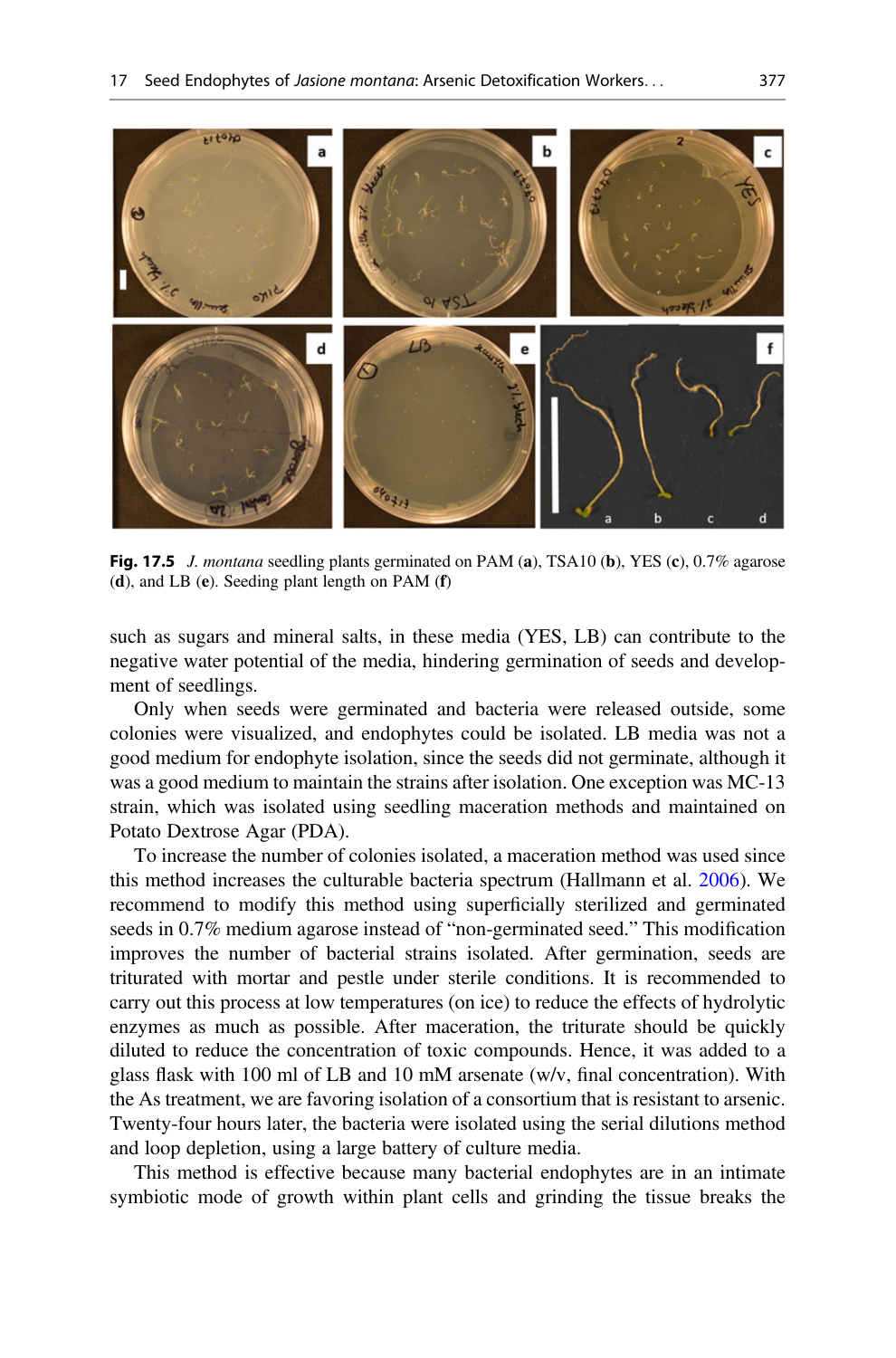| <b>Strains</b> | Ident. molecular (%<br>similarity)                                  | As<br>$(V)$ MIC<br>(mM) | Phosphate<br>solubilizer | Auxin<br>production<br>Average<br>(ug/ml/D.O.) | $%$ inhibition<br>against<br>Alternaria sp.<br>LB/PDA |
|----------------|---------------------------------------------------------------------|-------------------------|--------------------------|------------------------------------------------|-------------------------------------------------------|
| $MC-12$        | Pantoea eucalypti <sup>T</sup><br>$(99.5\%, NR116112)$              | 200                     | $^{++}$                  | $18.96 + 8.79$                                 | 40/35                                                 |
| $MC-10$        | $Bacillus$ siamensis <sup>T</sup><br>$(100\%$ KY643639)             | 1                       | $+$                      | $1.10 \pm 0.12$                                | 100/82.6                                              |
| $MC-13$        | Pantoea sp.<br>$(96\% \text{ HG}001277.1)$                          | 200                     | $+$                      | $2.30 \pm 1.56$                                | 0/0                                                   |
| $MC-14$        | Acinetobacter<br>radioresistens <sup>T</sup><br>$(100\%, NR114074)$ | 200                     |                          | $0.83 + 0.03$                                  | 26.7/0                                                |
| AD-37.2        | Bacillus aryabhattai <sup>T</sup><br>$(100\%$ , EF114312)           | 1                       |                          | $10.09 \pm 0.16$                               | 40/13                                                 |

<span id="page-13-1"></span>Table 17.1 Characterization and molecular identification of endophytes bacterial strains isolated from Jasione montana seeds

 $++$ , high phosphatase activity;  $+$ , intermediate activity;  $-$ , nonactivity

symbiosis with the plant. Besides, putting triturate in liquid culture medium dilutes inhibitors from plant and puts bacteria in a high nutrient, reduced oxygen environment to favor nonsymbiotic growth.

## <span id="page-13-0"></span>17.4.3 Molecular Identification and Characterization of Isolated **Strains**

Five As-resistant strains (Bacillus siamensis, Bacillus aryabhattai, Pantoea eucalypti, Pantoea sp., Acinetobacter radioresistens, see Table [17.1](#page-13-1)) were identified using 16S rDNA as molecular marker (Molina et al. [2009\)](#page-17-18). All of them except one  $(MC-13)$  were identified with a similarity percentage  $>99.5\%$  with type strains (Table [17.1\)](#page-13-1). All have been found to produce IAA, especially Pantoea eucalypti (MC-12) with fungal mycelial growth suppression against Alternaria sp., a potential pathogen isolated from the surface of the Jasione seeds. Bacillus siamensis (MC-10) showed high antifungal capacity with 100% on inhibition on LB and 83% on PDA media. MC-13 could not be tested to antifungal capacity due to its low viability in culture. Moreover, Bacillus siamensis MC-10, Pantoea sp. MC-13, and, especially, P. eucalypti MC-12 were phosphate-solubilizing bacteria. These results may explain why seedlings had better development in this medium (Fig. [17.5a\)](#page-12-0), confirming that seed endophytes favor seedling growth (Verma and White [2017](#page-19-15)).

When the bacteria were grown in increasing concentrations of arsenic, P. eucalipti MC-12, B. siamensis MC-10, and Acinetobacter radioresistens MC-14 survived at very high As concentrations, with an AsV-MIC (As minimum inhibitory concentration) of 200 mM, while *Pantoea* sp. MC-13 and *Bacillus*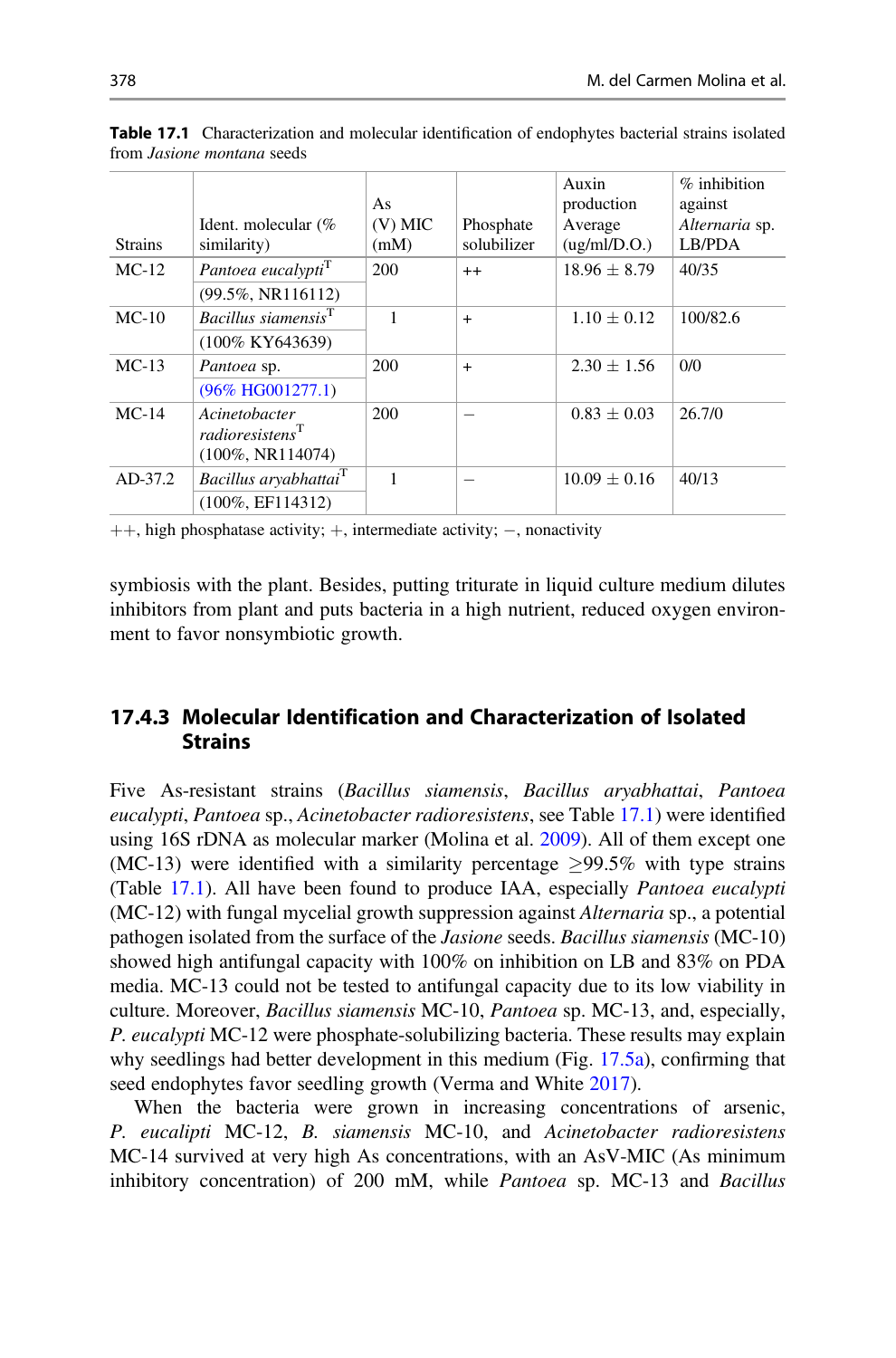aryabhattai AD-37.2 were able to grow at relatively low concentrations of the contaminant. Although, for the time being, we do not know which of the detoxification mechanisms these bacteria use, we consider them as potential helpers of the germination and development of seeds against high concentrations of arsenic in soil (AEB). New bioaugmented tests, as well as the determination of the metabolic pathways involved in the detoxification of arsenic in both symbionts (biome and plant), could help us to confirm this hypothesis.

Based on these results, we can point out that some endophytic bacteria of the J. montana seed can offer both indirect (solubilization of inorganic phosphate, IAA production, inhibition of the growth of phytopathogenic fungi) and direct (arsenic tolerance) advantages to the host plant under arsenic stress conditions. Thus, vertical transmission of these bacteria through successive generations can ensure germination and early development, when seeds fall on soils contaminated with arsenic. The presence of this type of bacteria in the seed could favor colonization in contaminated soils assuming an adaptive advantage against other plants with a different microbial community not adapted. It is expected that *J. montana* will be an adequate ecophysiological niche for these microorganisms. In this way, the interrelationships between the symbionts configure the appropriate phenotype for this metaorganism to be able to grow in soils highly contaminated with arsenic. Bioaugmentation and biochemical tests are needed to confirm this hypothesis.

Acknowledgments The authors thank Dr. M. Bergen (Rutgers University) and Dr. S.K. Verma (Banaras Hindu University) for his invaluable help and collaboration. Molina, M.C. greatly thanks Rutgers University for her time there as a Visiting Scientist.

### <span id="page-14-2"></span><span id="page-14-0"></span>References

- <span id="page-14-1"></span>Abbas G, Murtaza B, Bibi I et al (2018) Arsenic uptake, toxicity, detoxification, and speciation in plants: physiological, biochemical, and molecular aspects. Int J Environ Res Public Health 15: 59. <https://doi.org/10.3390/ijerph15010059>
- <span id="page-14-5"></span>Akinsanya M, Goh JK, Lim SP et al (2015) Metagenomics study of endophytic bacteria in Aloe vera using next-generation technology. Genom Data 6:159-163. [https://doi.org/10.1016/j.](https://doi.org/10.1016/j.gdata.2015.09.004) [gdata.2015.09.004](https://doi.org/10.1016/j.gdata.2015.09.004)
- <span id="page-14-4"></span>Asher CJ, Reay PF (1979) Arsenic uptake by barley seedlings. Aust J Plant Physiol 6:459–466
- <span id="page-14-7"></span>Bakhat HF, Zia Z, Fahad S et al (2017) Arsenic uptake, accumulation and toxicity in rice plants: possible remedies for its detoxification: a review. Environ Sci Pollut Res 24:9142–9158. [https://](https://doi.org/10.1007/s11356-017-8462-2) [doi.org/10.1007/s11356-017-8462-2](https://doi.org/10.1007/s11356-017-8462-2)
- <span id="page-14-8"></span>Barret M, Briand M, Bonneau S et al (2015) Emergence shapes the structure of the seed microbiota. Appl Environ Microbiol 81:1257–1266. <https://doi.org/10.1128/AEM.03722-14>
- <span id="page-14-3"></span>Benson LM, Porter EK, Peterson PJ (1981) Arsenic accumulation, tolerance and genotypic variation in plants on arsenical mine wastes in S.W. England. J Plant Nutr 3:655–666. [https://doi.](https://doi.org/10.1080/01904168109362868) [org/10.1080/01904168109362868](https://doi.org/10.1080/01904168109362868)
- <span id="page-14-6"></span>Bentley R, Chasteen TG (2002) Microbial methylation of metalloids: arsenic, antimony and bismuth. Microbiol Mol Biol Rev 66:250–271. <https://doi.org/10.1128/MMBR.66.2.250-271.2002>
- Bleeker PM, Schat H, Vooijs R et al (2003) Mechanisms of arsenate tolerance in Cytisus striatus. New Phytol 157:33–38. <https://doi.org/10.1046/j.1469-8137.2003.00542.x>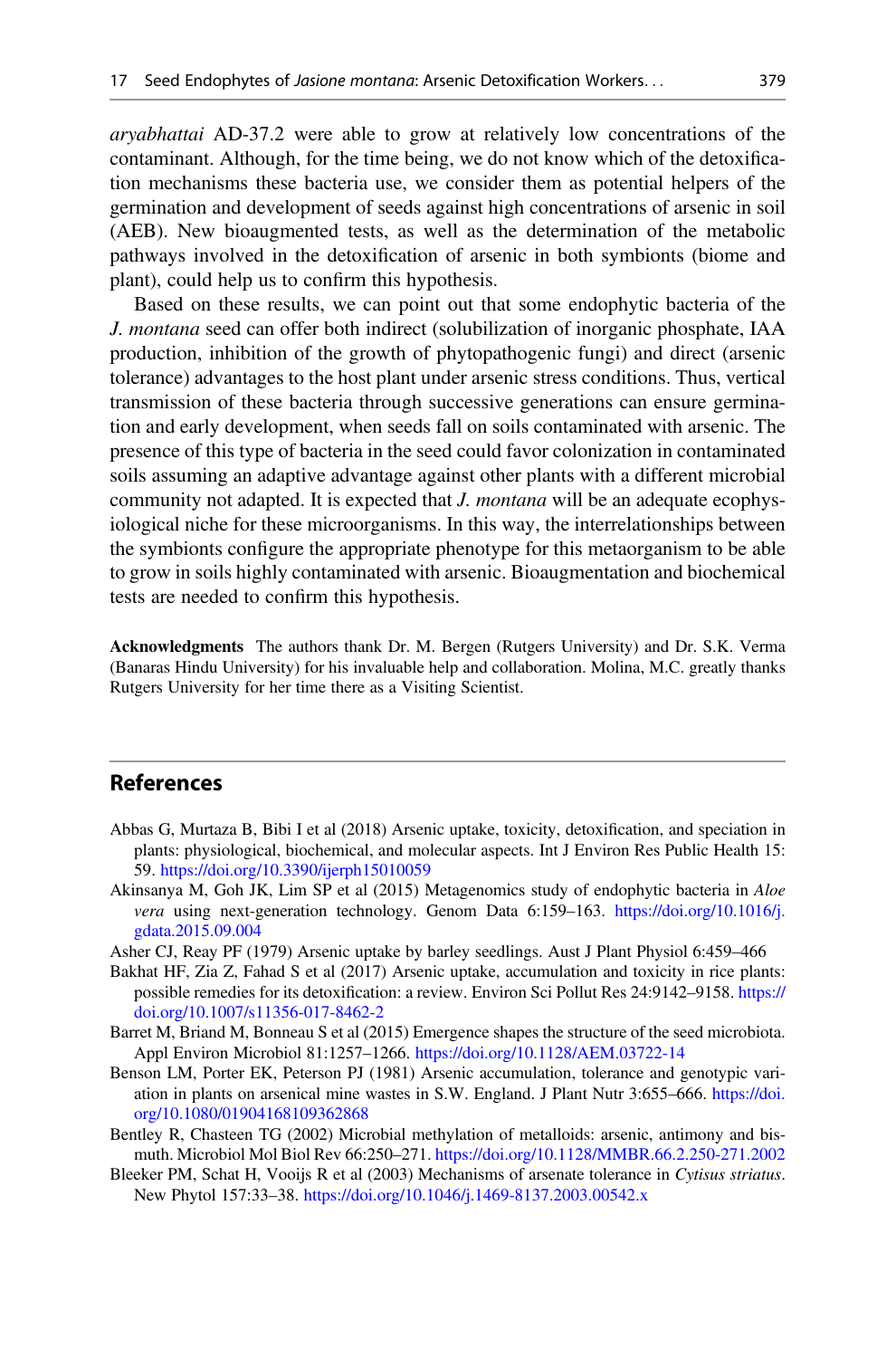- <span id="page-15-3"></span>Bosch TCG, McFall-Ngai MJ (2011) Metaorganisms as the new frontier. Zoology 114:185–190. <https://doi.org/10.1016/j.zool.2011.04.001>
- <span id="page-15-2"></span>Byrne JM, Kappler A (2017) Current and future microbiological strategies to remove As and Cd from drinking water. Microb Biotechnol 10:1098–1110. <https://doi.org/10.1111/1751-7915.12742>
- <span id="page-15-6"></span>Cha Y, Kim YM, Choi JW et al (2015) Bayesian modeling approach for characterizing groundwater arsenic contamination in the Mekong River basin. Chemosphere 143:50–56. [https://doi.org/10.](https://doi.org/10.1016/j.chemosphere.2015.02.045) [1016/j.chemosphere.2015.02.045](https://doi.org/10.1016/j.chemosphere.2015.02.045)
- <span id="page-15-12"></span>Chen Y, Xu W, Shen H et al (2013) Engineering arsenic tolerance and hyperaccumulation in plants for phytoremediation by a PvACR3 transgenic approach. Environ Sci Technol 47:9355–9362. <https://doi.org/10.1021/es4012096>
- <span id="page-15-8"></span>Chen J, Bhattacharjee H, Rosen BP (2015) ArsH is an organoarsenical oxidase that confers resistance to trivalent forms of the herbicide monosodium methylarsenate and the poultry growth promoter roxarsone. Mol Microbiol 96:1042–1052
- <span id="page-15-10"></span>Chen Y, Han YH, Cao Y et al (2017a) Arsenic transport in rice and biological solutions to reduce arsenic risk from rice. Front Plant Sci 8:268. <https://doi.org/10.3389/fpls.2017.00268>
- <span id="page-15-11"></span>Chen SC, Sun GX, Rosen BP et al (2017b) Recurrent horizontal transfer of arsenite methyltransferase genes facilitated adaptation of life to arsenic. Sci Rep 7:7741. [https://doi.org/10.1038/s41598-017-](https://doi.org/10.1038/s41598-017-08313-2) [08313-2](https://doi.org/10.1038/s41598-017-08313-2)
- <span id="page-15-5"></span>Cherian S, Weyens N, Lindberg S et al (2012) Phytoremediation of trace element–contaminated environments and the potential of endophytic bacteria for improving this process. Crit Rev Environ Sci Technol 42:2215–2260. <https://doi.org/10.1080/10643389.2011.574106>
- <span id="page-15-4"></span>Compant S, Duffy B, Nowak J et al (2005) Use of plant growth-promoting bacteria for biocontrol of plant diseases: principles, mechanisms of action, and future prospects. Appl Environ Microbiol 71:4951–4959. <https://doi.org/10.1128/AEM.71.9.4951-4959.2005>
- <span id="page-15-16"></span>Coombs JT, Franco CMM (2003) Visualization of an endophytic *Streptomyces* species in wheat seed. Appl Environ Microbiol 69:4260–4262. <https://doi.org/10.1128/AEM.69.7>
- <span id="page-15-7"></span>Dastidar A, Wang Y (2009) Arsenite oxidation by batch cultures of Thiomonas arsenivorans strain b6. J Environ Eng 135:708–715. <https://doi.org/10.1061/ASCEEE.1943-7870.0000020>
- <span id="page-15-9"></span>Ellis DR, Gumaelius L, Indriolo E et al (2006) A novel arsenate reductase from the arsenic hyperaccumulating Pteris vittata. Plant Physiol 141:1544–1554. [https://doi.org/10.1104/pp.](https://doi.org/10.1104/pp.106.084079) [106.084079](https://doi.org/10.1104/pp.106.084079)
- <span id="page-15-0"></span>Farooq MA, Islam F, Ali B et al (2016) Arsenic toxicity in plants: cellular and molecular mechanisms of its transport and metabolism. Environ Exp Bot 132:42–52. [https://doi.org/10.](https://doi.org/10.1016/j.envexpbot.2016.08.004) [1016/j.envexpbot.2016.08.004](https://doi.org/10.1016/j.envexpbot.2016.08.004)
- <span id="page-15-15"></span>Ferreira A, Quecine MC, Lacava PT et al (2008) Diversity of endophytic bacteria from Eucalyptus species seed sand colonization of seedlings by *Pantoea agglomerans*. FEMS Microbiol Lett 287:8–14. <https://doi.org/10.1111/j.1574-6968.2008.01258.x>
- <span id="page-15-14"></span>Franchi E, Rolli E, Marasco R et al (2016) Phytoremediation of a multi contaminated soil: mercury and arsenic phytoextraction assisted by mobilizing agent and plant growth promoting bacteria. J Soils Sediments 17:1224–1236. <https://doi.org/10.1007/s11368-015-1346-5>
- <span id="page-15-18"></span>García-Salgado S, García-Casillas D, Quijano-Nieto MA et al (2012) Arsenic and heavy metal uptake and accumulation in native plant species from soils polluted by mining activities. Water Air Soil Pollut 223:559. <https://doi.org/10.1007/s11270-011-0882-x>
- <span id="page-15-13"></span>Geiszinger A, Goessler W, Kosmus W (2002) Organoarsenic compounds in plants and soil on top of an ore vein. Appl Organomet Chem 16:245–249. <https://doi.org/10.1002/aoc.294>
- <span id="page-15-1"></span>Gihring TM, Bond PL, Peters SC et al (2003) Arsenic resistance in the archaeon "Ferroplasma acidarmanus": new insights into the structure and evolution of the ars genes. Extremophiles 7: 123–130. <https://doi.org/10.1007/s00792-002-0303-6>
- <span id="page-15-17"></span>Glassner H, Zchori-Fein E, Yaron S et al (2018) Bacterial niches inside seeds of Cucumis melo L. Plant Soil 422:101. <https://doi.org/10.1007/s11104-017-3175-3>
- <span id="page-15-19"></span>Gutiérrez-Ginés MJ, Pastor J, Hernández AJ (2015) Heavy metals in native mediterranean grassland species growing at abandoned mine sites: ecotoxicological assessment and phytoremediation of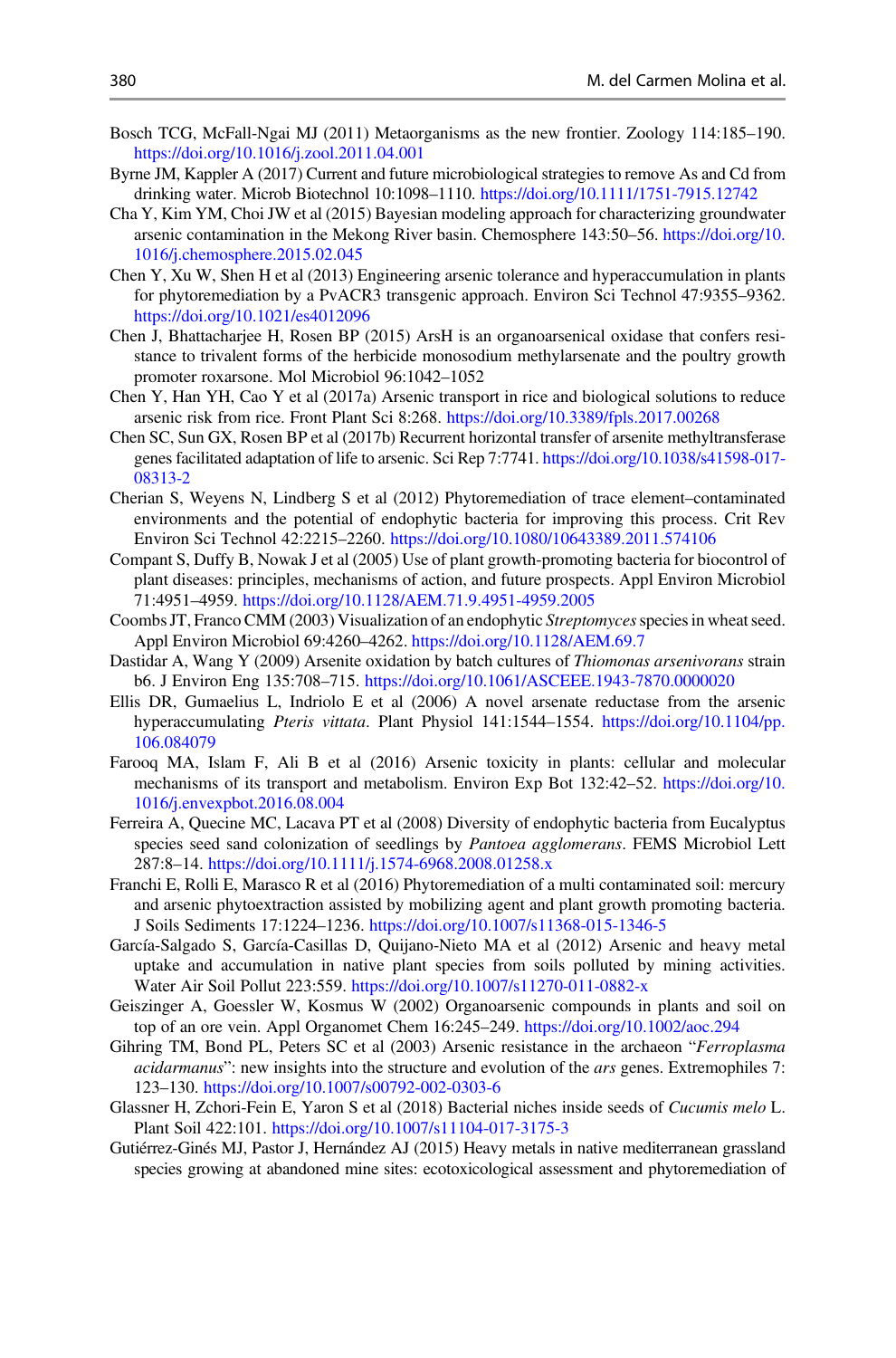polluted soils. In: Sherameti I, Varma A (eds) Heavy metal contamination of soils. Soil biology, vol 44. Springer, Cham, pp 159–178

- <span id="page-16-18"></span>Hallmann J, Berg G, Schulz B (2006) Isolation procedures for endophytic microorganisms. In: Schulz B, Boyle C, Sieber TN (eds) Microbial root endophytes. Soil biology, vol 9. Springer, Berlin, pp 299–319
- <span id="page-16-5"></span>Hamamura N, Itai T, Liu Y et al (2014) Identification of anaerobic arsenite-oxidizing and arsenatereducing bacteria associated with an alkaline saline lake in Khovsgol. Environ Microbiol Rep 6:476–448. <https://doi.org/10.1111/1758-2229.12144>
- <span id="page-16-12"></span>Han YH, Fu JW, Chen Y et al (2016) Arsenic uptake, arsenite efflux and plant growth in hyperaccumulator Pteris vittata: role of arsenic-resistant bacteria. Chemosphere 144:1937–1942. [https://](https://doi.org/10.1016/j.chemosphere.2015.10.096) [doi.org/10.1016/j.chemosphere.2015.10.096](https://doi.org/10.1016/j.chemosphere.2015.10.096)
- <span id="page-16-3"></span>Han YH, Liu W, Rathinasabapathi B et al (2017) Mechanisms of efficient As solubilization in soils and As accumulation by As-hyperaccumulator Pteris vittata. Environ Pollut 227:569-577. <https://doi.org/10.1016/j.envpol.2017.05.001>
- <span id="page-16-1"></span>Hardoim PR, van Overbeek LS, Berg G et al (2015) The hidden world within plants: ecological and evolutionary considerations for defining functioning of microbial endophytes. Microbiol Mol Biol Rev 79:293–320. <https://doi.org/10.1128/MMBR.00050-14>
- <span id="page-16-14"></span>Hayat K, Menhas S, Bundschuh J et al (2017) Microbial biotechnology as an emerging industrial wastewater treatment process for arsenic mitigation: a critical review. J Clean Prod 151: 427–438. <https://doi.org/10.1016/j.jclepro.2017.03.084>
- <span id="page-16-6"></span>Indriolo E, Na GN, Ellis D et al (2010) Vacuolar arsenite transporter necessary for arsenic tolerance in the arsenic hyperaccumulating fern *Pteris vittata* is missing in flowering plants. Plant Cell 22:2045–2057. <https://doi.org/10.1105/tpc.109.069773>
- <span id="page-16-15"></span>Kaga H, Mano H, Tanaka F (2009) Rice seeds as sources of endophytic bacteria. Microbes Environ 24:154–162. <https://doi.org/10.1264/jsme2.ME09113>
- <span id="page-16-0"></span>Kembel SW, O'Connor TK, Arnold HK (2014) Relationships between phyllosphere bacterial communities and plant functional traits in a neotropical forest. Proc Natl Acad Sci USA 111: 13715–13720. <https://doi.org/10.1073/pnas.1216057111>
- <span id="page-16-16"></span>Klaedtke S, Jacques MA, Raggi L et al (2015) Terroir is a key driver of seed-associated microbial assemblages. Environ Microbiol 18:1792–1804. <https://doi.org/10.1111/1462-2920.12977>
- <span id="page-16-10"></span>Lampis S, Santi C, Ciurli A (2015) Promotion of arsenic phytoextraction efficiency in the fern Pteris vittata by the inoculation of As-resistant bacteria: a soil bioremediation perspective. Front Plant Sci 6:80. <https://doi.org/10.3389/fpls.2015.00080>
- <span id="page-16-4"></span>Lata R, Chowdhury S, Gond SK et al (2018) Induction of abiotic stress tolerance in plants by endophytic microbes. Lett Appl Microbiol 66:268–276. <https://doi.org/10.1111/lam.12855>
- <span id="page-16-8"></span>Li W, We C, Zhang C et al (2003) A survey of arsenic species in Chinese seafood. Food Chem Toxicol 41:1103–1110. [https://doi.org/10.1016/S0278-6915\(03\)00063-2](https://doi.org/10.1016/S0278-6915(03)00063-2)
- <span id="page-16-7"></span>Li RY, Ago Y, Liu WJ et al (2009) The rice aquaporin lsi1 mediates uptake of methylated arsenic species. Plant Physiol 150:2071–2080. <https://doi.org/10.1104/pp.109.140350>
- <span id="page-16-17"></span>Liu Y, Zuo S, Xu L et al (2012) Study on diversity of endophytic bacterial communities in seeds of hybrid maize and their parental lines. Arch Microbiol 194:1001–1012. [https://doi.org/10.1007/](https://doi.org/10.1007/s00203-012-0836-8) [s00203-012-0836-8](https://doi.org/10.1007/s00203-012-0836-8)
- <span id="page-16-9"></span>Lyubun YL, Fritzsche A, Chernyshova MP et al (2006) Arsenic transformation by Azospirillum brasilense Sp245 in association with wheat (Triticum aestivum L.) roots. Plant Soil 286: 219–227. <https://doi.org/10.1007/s11104-006-9039-x>
- <span id="page-16-13"></span>Ma Y, Rajkumar M, Luo YM et al (2011) Inoculation of endophytic bacteria on host and non-host plants—effects on plant growth and Ni uptake. J Hazard Mater 195:230–237. [https://doi.org/10.](https://doi.org/10.1016/j.jhazmat.2011.08.034) [1016/j.jhazmat.2011.08.034](https://doi.org/10.1016/j.jhazmat.2011.08.034)
- <span id="page-16-2"></span>Ma Y, Rajkumar M, Zhang C et al (2016) Beneficial role of bacterial endophytes in heavy metal Phytoremediation. J Environ Manag 174:14–25. <https://doi.org/10.1016/j.jenvman.2016.02.047>
- <span id="page-16-11"></span>Mallick I, Bhattacharyya C, Mukherji S et al (2018) Effective rhizoinoculation and biofilm formation by arsenic immobilizing halophilic plant growth promoting bacteria (PGPB) isolated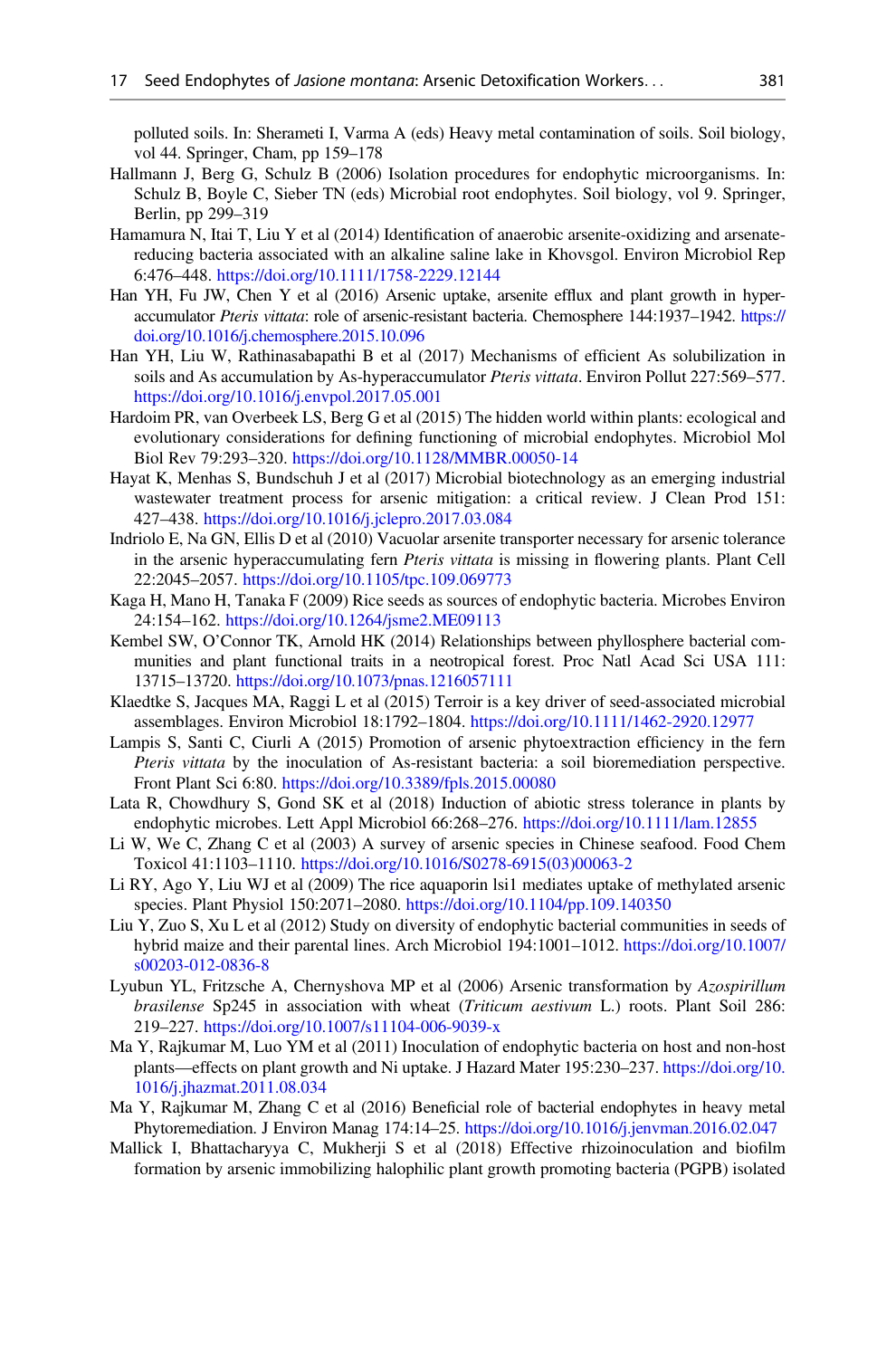from mangrove rhizosphere: a step towards arsenic rhizoremediation. Sci Total Environ 610–611:1239–1250. <https://doi.org/10.1016/j.scitotenv.2017.07.234>

- <span id="page-17-3"></span>Mallik S, Virdi JS, Johri AK (2012) Proteomic analysis of arsenite—mediated multiple antibiotic resistance in Yersinia enterocolitica biovar 1A. J Basic Microbiol 52:306–313. [https://doi.org/](https://doi.org/10.1002/jobm.201100109) [10.1002/jobm.201100109](https://doi.org/10.1002/jobm.201100109)
- <span id="page-17-5"></span>Mass MJ, Tennant A, Roop BC et al (2001) Methylated trivalent arsenic species are genotoxic. Chem Res Toxicol 14:355–361. <https://doi.org/10.1021/tx000251l>
- <span id="page-17-15"></span>Mastretta C, Taghavi S, Van der Leie D et al (2009) Endophytic bacteria from seeds of nicotiana tabacum can reduce cadmium phytotoxicity. Int J Phytoremediation 11:251-267. [https://doi.](https://doi.org/10.1080/15226510802432678) [org/10.1080/15226510802432678](https://doi.org/10.1080/15226510802432678)
- <span id="page-17-10"></span>Meharg AA, Jardine L (2003) Arsenite transport into paddy rice (Oryza sativa) roots. New Phytol 157:39–43. <https://doi.org/10.1046/j.1469-8137.2003.00655.x>
- <span id="page-17-13"></span>Mesa V, Navazas A, González-Gil R et al (2017) Use of endophytic and rhizosphere bacteria to improve phytoremediation of arsenic-contaminated industrial soils by Autochthonous Betula celtiberica. Appl Environ Microbiol 83:e0341116. <https://doi.org/10.1128/AEM.03411-16>
- <span id="page-17-6"></span>Mishra S, Mattusch J, Wennrich R (2017) Accumulation and transformation of inorganic and organic arsenic in rice and role of thiol-complexation to restrict their translocation to shoot. Sci Rep 7:40522. <https://doi.org/10.1038/srep40522>
- <span id="page-17-4"></span>Mitra E, Mattusch J, Wennrich R (2017) Accumulation and transformation of inorganic and organic arsenic in rice and role of thiol-complexation to restrict their translocation to shoot. Sci Rep 7:40522. <https://doi.org/10.1038/srep40522>
- <span id="page-17-14"></span>Mitter B, Pfaffenbichler N, Flavell R (2017) A new approach to modify plant microbiomes and traits by introducing beneficial bacteria at flowering into progeny seeds. Front Microbiol 8:11. <https://doi.org/10.3389/fmicb.2017.00011>
- <span id="page-17-18"></span>Molina MC, González N, Bautista LF et al (2009) Isolation and genetic identification of PAH degrading bacteria from a microbial consortium. Biodegradation 20:789-800. [https://doi.org/](https://doi.org/10.1007/s10532-009-9267-x) [10.1007/s10532-009-9267-x](https://doi.org/10.1007/s10532-009-9267-x)
- <span id="page-17-12"></span>Mosa KA, Kumar K, Chhikara S et al (2012) Members of rice plasma membrane intrinsic proteins subfamily are involved in arsenite permeability and tolerance in plants. Transgenic Res 21: 1265–1277
- <span id="page-17-11"></span>Mukherjee G, Saha C, Naskar N et al (2018) An endophytic bacterial consortium modulates multiple strategies to improve arsenic phytoremediation efficacy in Solanum nigrum. Sci Rep 8:6979. <https://doi.org/10.1038/s41598-018-25306-x>
- <span id="page-17-0"></span>Mukhopadhyay R, Rosen BP, Phung LT et al (2002) Microbial arsenic: from geocycles to genes and enzymes. FEMS Microbiol Rev 26:311–325. [https://doi.org/10.1111/j.1574-6976.2002.](https://doi.org/10.1111/j.1574-6976.2002.tb00617.x) [tb00617.x](https://doi.org/10.1111/j.1574-6976.2002.tb00617.x)
- <span id="page-17-8"></span>Nadar VS, Yoshinaga M, Pawitwar SS et al (2016) Structure of the ArsI C–As Lyase: insights into the mechanism of degradation of organoarsenical herbicides and growth promoters. J Mol Biol 428:2462–2473. <https://doi.org/10.1016/j.jmb.2016.04.022>
- <span id="page-17-16"></span>Nejad P, Johnson PA (2000) Endophytic bacteria induce growth promotion and wilt disease suppression in oilseed rape and tomato. Biol Control 18:208–215. [https://doi.org/10.1006/](https://doi.org/10.1006/bcon.2000.0837) [bcon.2000.0837](https://doi.org/10.1006/bcon.2000.0837)
- <span id="page-17-2"></span>Ogra Y (2009) Toxicometallomics for research on the toxicology of exotic metalloids based on speciation studies. Anal Sci 25:1189–1195. <https://doi.org/10.2116/analsci.25.1189>
- <span id="page-17-1"></span>Oremland RS, Stolz JF (2003) The ecology of arsenic. Science 300:939–944. [https://doi.org/10.](https://doi.org/10.1126/science.1081903) [1126/science.1081903](https://doi.org/10.1126/science.1081903)
- <span id="page-17-7"></span>Páez-Espino D, Tamames J, de Lorenzo V et al (2009) Microbial responses to environmental arsenic. Biometals 22:117–130. <https://doi.org/10.1007/s10534-008-9195-y>
- <span id="page-17-9"></span>Pawitwar SS, Nadar VS, Kandegedara A et al (2017) Biochemical characterization of ArsI: a novel C–As Lyase for degradation of environmental organoarsenicals. Environ Sci Technol 51: 11115–11125. <http://orcid.org/0000-0002-7243-1761>
- <span id="page-17-17"></span>Pikovskaya RI (1948) Mobilization of phosphorus in soil in connection with vital activity of some microbial species. Mikrobiologiya 17:362–370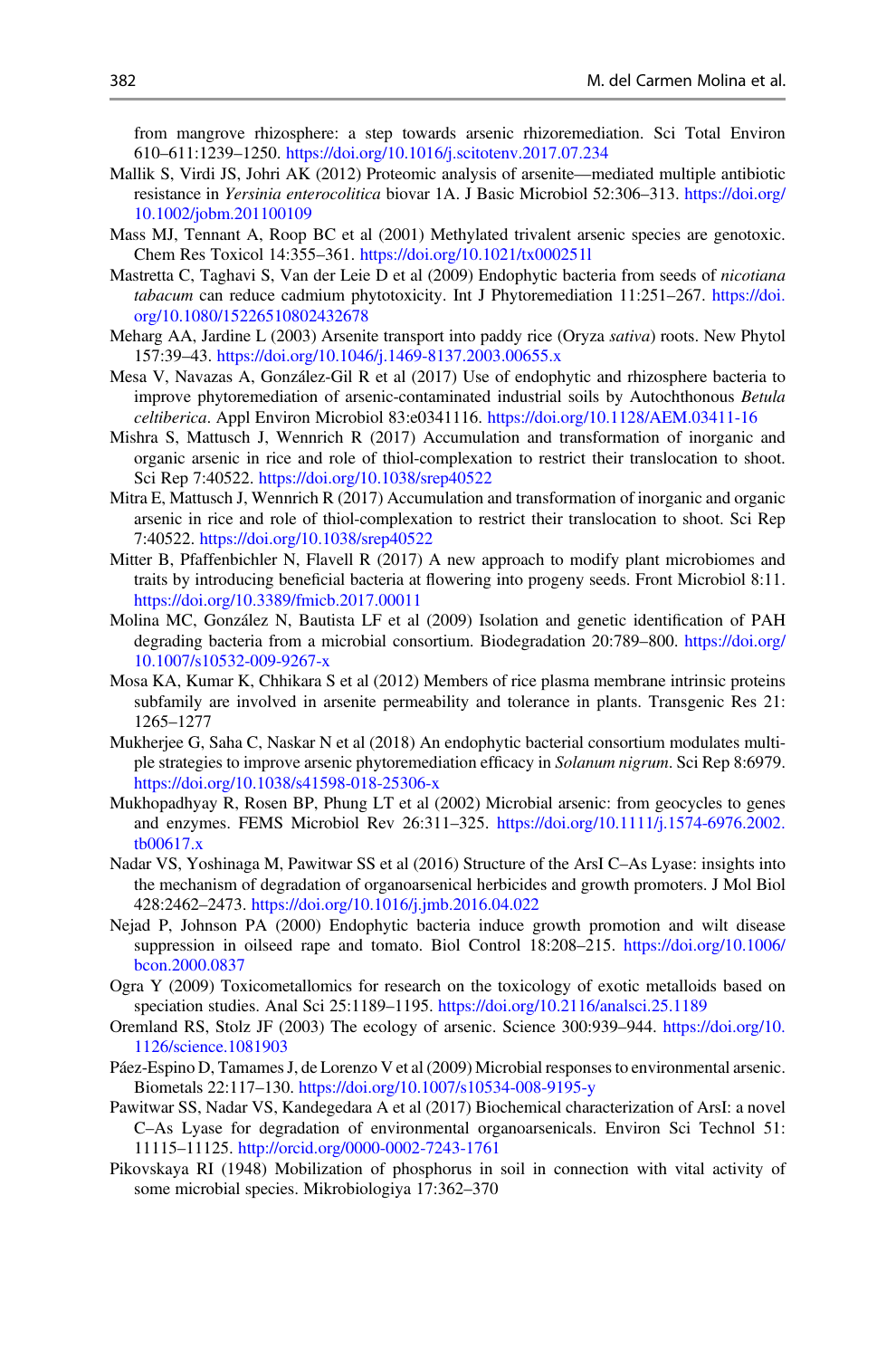- <span id="page-18-18"></span>Porter EK, Peterson PJ (1975) Arsenic accumulation by plants on mine waste (United Kingdom). Sci Total Environ 4:356–371
- <span id="page-18-7"></span>Qin J, Rosen BP, Zhang Y (2006) Arsenic detoxification and evolution of trimethylarsine gas by a microbial arsenite S-adenosylmethionine methyltransferase. Proc Natl Acad Sci U S A 103: 2075–2080. <https://doi.org/10.1073/pnas.0506836103>
- <span id="page-18-9"></span>Raab A, Schat H, Meharg AA et al (2005) Uptake, translocation and transformation of arsenate and arsenite in sunflower (Helianthus annuus): formation of arsenic-phytochelatin complexes during exposure to high arsenic concentrations. New Phytol 168:551–558. [https://doi.org/10.](https://doi.org/10.1111/j.1469-8137.2005.01519.x) [1111/j.1469-8137.2005.01519.x](https://doi.org/10.1111/j.1469-8137.2005.01519.x)
- <span id="page-18-4"></span>Rajkumar M, Ae N, Freitas H (2009) Endophytic bacteria and their potential to enhance heavy metal phytoextraction. Chemosphere 77:153–160. <https://doi.org/10.1016/j.chemosphere.2009.06.047>
- <span id="page-18-12"></span>Rathinasabapathi B, Raman SB, Kertulis G et al (2006) Arsenic-resistant proteobacterium from the phyllosphere of arsenic-hyperaccumulating fern (Pteris vittata L.) reduces arsenate to arsenite. Can J Microbiol 52:695–700. <https://doi.org/10.1139/w06-017>
- <span id="page-18-0"></span>Ratnaike RN (2003) Organic arsenic is non-toxic whereas inorganic arsenic is toxic. Acute and chronic arsenic toxicity. Postgrad Med J 79:391–396
- <span id="page-18-10"></span>Ritchie AW, Edmonds JS, Goessler W et al (2004) An origin for arsenobetaine involving bacterial formation of an arsenic-carbon bond. FEMS Microbiol Lett 235:95–99. [https://doi.org/10.1016/](https://doi.org/10.1016/j.femsle.2004.04.016) [j.femsle.2004.04.016](https://doi.org/10.1016/j.femsle.2004.04.016)
- <span id="page-18-1"></span>Rosen BP (2002) Biochemistry of arsenic detoxification. FEBS Lett 529:86–92. [https://doi.org/10.](https://doi.org/10.1016/S0014-5793(02)03186-1) [1016/S0014-5793\(02\)03186-1](https://doi.org/10.1016/S0014-5793(02)03186-1)
- <span id="page-18-14"></span>Ryan RP, Germaine K, Franks A et al (2008) Bacterial endophytes: recent developments and applications. FEMS Microbiol Let 278:1–9. <https://doi.org/10.1111/j.1574-6968.2007.00918.x>
- <span id="page-18-15"></span>Sánchez-López AS, Pintelon I, Stevens V et al (2018a) Seed endophyte microbiome of Crotalaria pumila unpeeled: identification of plant-beneficial methylobacteria. Int J Mol Sci 19:291. <https://doi.org/10.3390/ijms19010291>
- <span id="page-18-17"></span>Sánchez-López AS, Thijs S, Beckers B et al (2018b) Community structure and diversity of endophytic bacteria in seeds of three consecutive generations of Crotalaria pumila growing on metal mine residues. Plant Soil 422:51. <https://doi.org/10.1007/s11104-017-3176-2>
- <span id="page-18-13"></span>Selvankumar T, Radhika R, Mythili R et al (2017) Isolation, identification and characterization of arsenic transforming exogenous endophytic Citrobacter sp. RPT from roots of Pteris vittata. Biotech 7:264. <https://doi.org/10.1007/s13205-017-0901-8>
- <span id="page-18-3"></span>Sheoran N, Nadakkakath AV, Munjal V et al (2015) Genetic analysis of plant endophytic Pseudomonas putida BP25 and chemo-profiling of its antimicrobial volatile organic compounds. Microbiol Res 173:66–78. <https://doi.org/10.1016/j.micres.2015.02.001>
- <span id="page-18-16"></span>Shi YW, Yang H, Zhang T (2014) Illumina-based analysis of endophytic bacterial diversity and space-time dynamics in sugar beet on the north slope of Tianshan mountain. Appl Microbiol Biotechnol 98:6375–6638. <https://doi.org/10.1007/s00253-014-5720-9>
- <span id="page-18-11"></span>Siciliano SD, Fortin N, Mihoc A et al (2001) Selection of specific endophytic bacterial genotypes by plants in response to soil contamination. Appl Environ Microbiol 67:2469–2475. [https://doi.org/](https://doi.org/10.1128/AEM.67.6.2469-2475.200) [10.1128/AEM.67.6.2469](https://doi.org/10.1128/AEM.67.6.2469-2475.200)–2475.200
- <span id="page-18-6"></span>Silver S, Phung LT (2005) Genes and enzymes involved in bacterial oxidation and reduction of inorganic arsenic. Appl Environ Microbiol 71:599–608. [https://doi.org/10.1128/AEM.71.2.](https://doi.org/10.1128/AEM.71.2.599-608.2005) 599–[608.2005](https://doi.org/10.1128/AEM.71.2.599-608.2005)
- <span id="page-18-8"></span>Srivastava N (2016) Role of phytochelatins in phytoremediation of heavy metals contaminated soils. In: Ansari A, Gill S, Gill R, Lanza G, Newman L (eds) Phytoremediation. Springer, Cham, pp 393–419
- <span id="page-18-5"></span>Sun W, Xionga Z, Chua L et al (2018) Bacterial communities of three plant species from Pb-Zn contaminated sites and plant-growth promotional benefits of endophytic Microbacterium sp. (strain BXGe71). J Hazard Mater. <https://doi.org/10.1016/j.jhazmat.2018.02.003>
- <span id="page-18-2"></span>Thijs S, Sillen W, Rineau F et al (2016) Towards an enhanced understanding of plant–microbiome interactions to improve phytoremediation: engineering the metaorganism. Front Microbiol 107: 1–15. <https://doi.org/10.3389/fmicb.2016.00341>